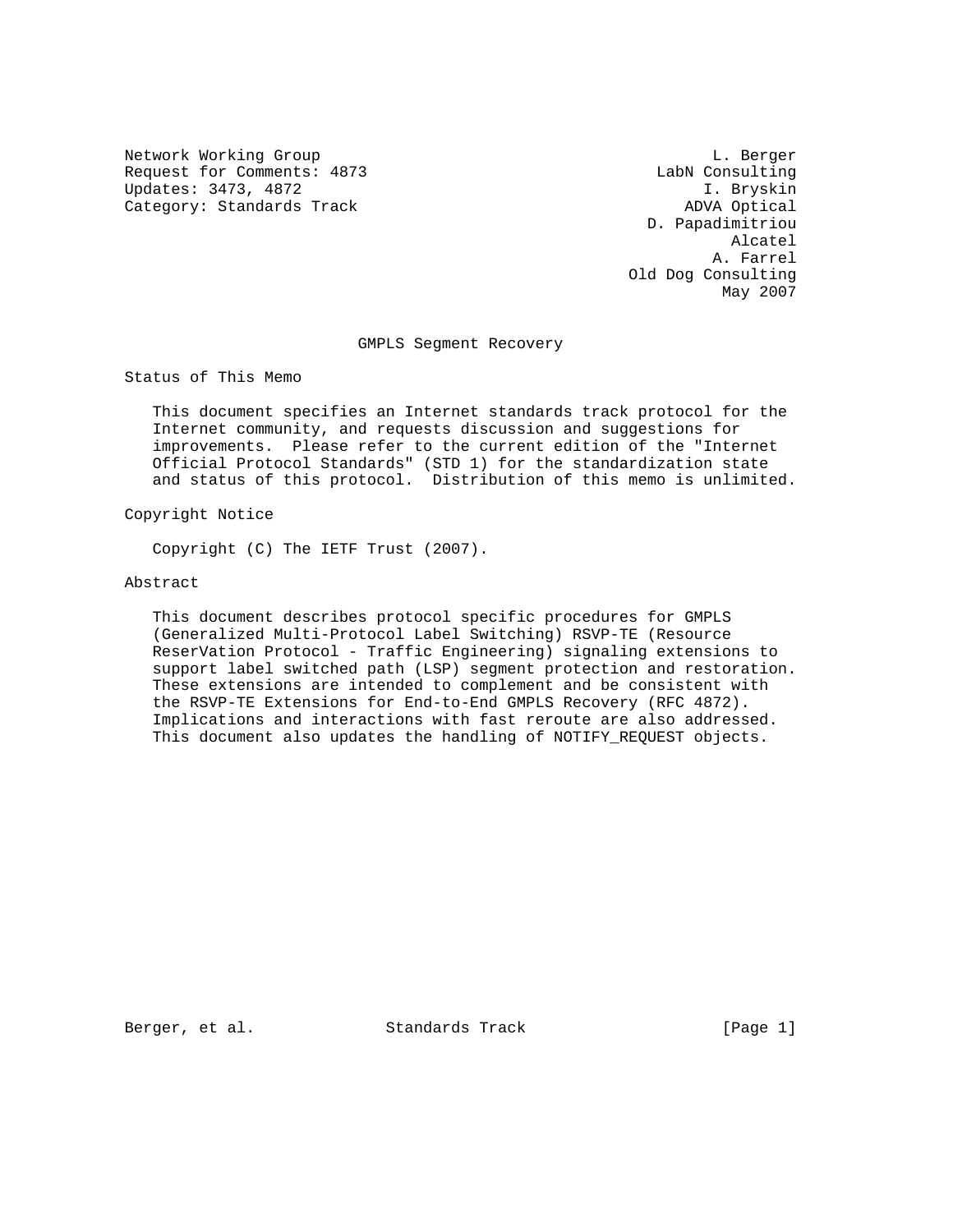| Table of Contents |  |
|-------------------|--|
|-------------------|--|

|  | 1.1. Conventions Used in This Document 3               |  |
|--|--------------------------------------------------------|--|
|  |                                                        |  |
|  |                                                        |  |
|  |                                                        |  |
|  |                                                        |  |
|  |                                                        |  |
|  |                                                        |  |
|  |                                                        |  |
|  | 3.2.2. Resource Sharing Association Type Processing 7  |  |
|  | 4. Explicit Control of LSP Segment Recovery  8         |  |
|  | 4.1. Secondary Explicit Route Object Format  8         |  |
|  |                                                        |  |
|  |                                                        |  |
|  | 4.2.1. Branch Failure Handling 10                      |  |
|  | 4.2.2. Resv Message Processing 11                      |  |
|  | 4.2.3. Admin Status Change 12                          |  |
|  | 4.2.4. Recovery LSP Teardown 12                        |  |
|  | 4.3. Teardown From Non-Ingress Nodes 12                |  |
|  | 4.3.1. Modified NOTIFY_REQUEST Object Processing 13    |  |
|  | 4.3.2. Modified Notify and Error Message Processing 14 |  |
|  | 5. Secondary Record Route Objects 14                   |  |
|  |                                                        |  |
|  |                                                        |  |
|  | 6. Dynamic Control of LSP Segment Recovery 16          |  |
|  | 6.1. Modified PROTECTION Object Format 16              |  |
|  | 6.2. Dynamic Control Procedures 17                     |  |
|  |                                                        |  |
|  |                                                        |  |
|  |                                                        |  |
|  | 9.1. New Association Type Assignment 21                |  |
|  | 9.2. Definition of PROTECTION Object Reserved Bits 21  |  |
|  | 9.3. Secondary Explicit Route Object 21                |  |
|  | 9.4. Secondary Record Route Object 21                  |  |
|  |                                                        |  |
|  | 9.6. Use of PROTECTION Object C-type 22                |  |
|  |                                                        |  |
|  |                                                        |  |
|  |                                                        |  |
|  |                                                        |  |

Berger, et al. Standards Track [Page 2]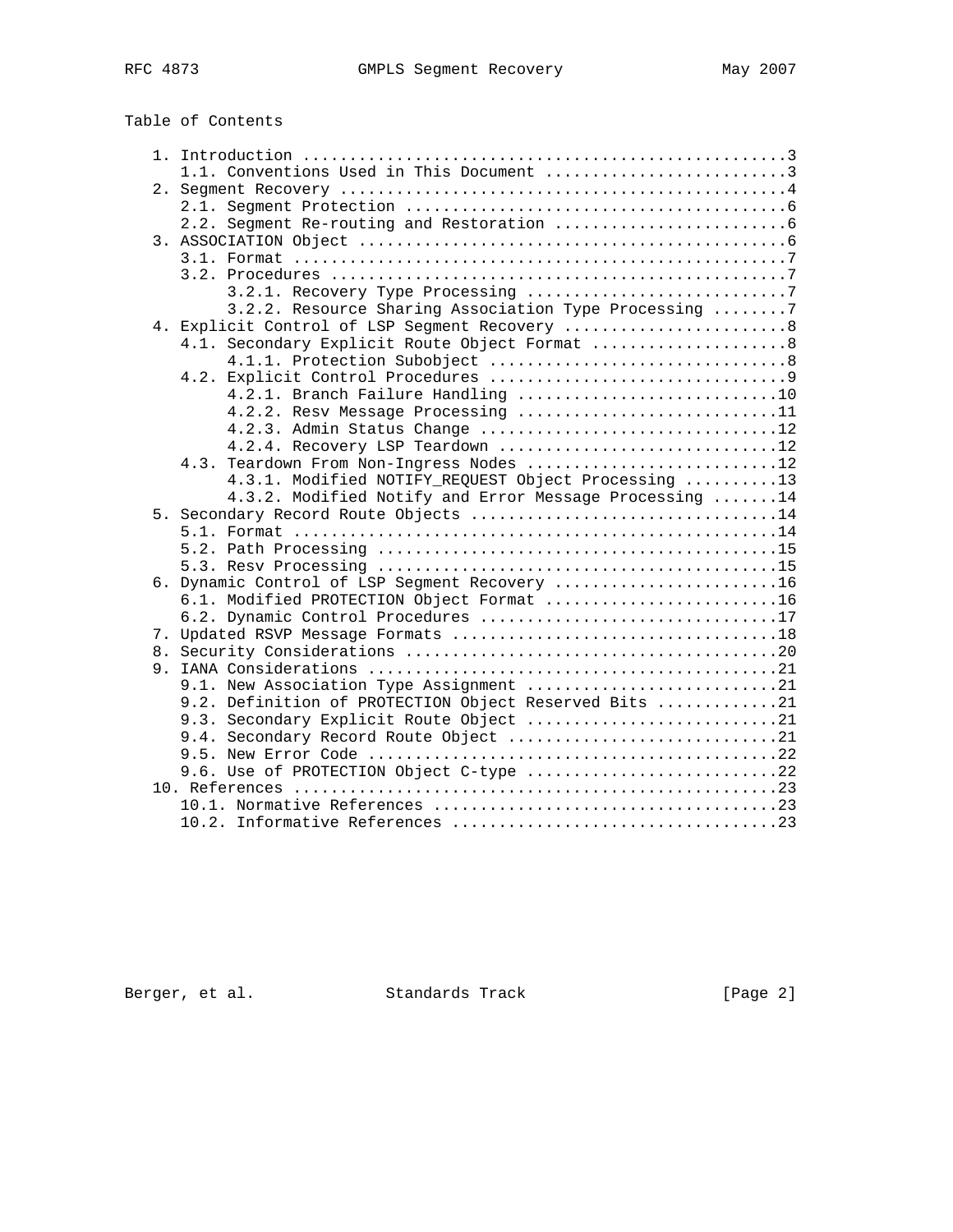## 1. Introduction

 [RFC4427] covers multiple types of protection, including end-to-end and segment-based approaches. "RSVP-TE Extensions in Support of End-to-End Generalized Multi-Protocol Label Switching (GMPLS) Recovery" [RFC4872] defines a set of extensions to support multiple types of recovery. The supported types include 1+1 unidirectional/ 1+1 bidirectional protection, LSP protection with extra-traffic (including 1:N protection with extra-traffic), pre-planned LSP re routing without extra-traffic (including shared mesh), and full LSP re-routing. In all cases, the recovery is provided on an end-to-end basis, i.e., the ingress and egress nodes of both the protected and the protecting LSP are the same.

 [RFC4090] provides a form of segment recovery for packet MPLS-TE networks. Two methods of fast reroute are defined in [RFC4090]. The one-to-one backup method creates detour LSPs for each protected LSP at each potential point of local repair. The facility backup method creates a bypass tunnel to protect a potential failure point that is shared by multiple LSPs and uses label stacking. Neither approach supports the full set of recovery types supported by [RFC4872]. Additionally, the facility backup method is not applicable to most non-PSC (packet switch capable) switching technologies.

 The extensions defined in this document allow for support of the full set of recovery types supported by [RFC4872], but on a segment, or portion of the LSP, basis. The extensions allow (a) the signaling of desired LSP segment protection type, (b) upstream nodes to optionally identify where segment protection starts and stops, (c) the optional identification of hops used on protection segments, and (d) the reporting of paths used to protect an LSP. The extensions also widen the topological scope over which protection can be supported. They allow recovery segments that protect against an arbitrary number of nodes and links. They enable overlapping protection and nested protection. These extensions are intended to be compatible with fast reroute, and in some cases used with fast reroute.

1.1. Conventions Used in This Document

 The key words "MUST", "MUST NOT", "REQUIRED", "SHALL", "SHALL NOT", "SHOULD", "SHOULD NOT", "RECOMMENDED", "MAY", and "OPTIONAL" in this document are to be interpreted as described in [RFC2119].

 In addition, the reader is assumed to be familiar with the terminology used in [RFC3209], [RFC3471], and [RFC3473], as well as [RFC4427], [RFC4426], [RFC4872], and [RFC4090].

Berger, et al. Standards Track [Page 3]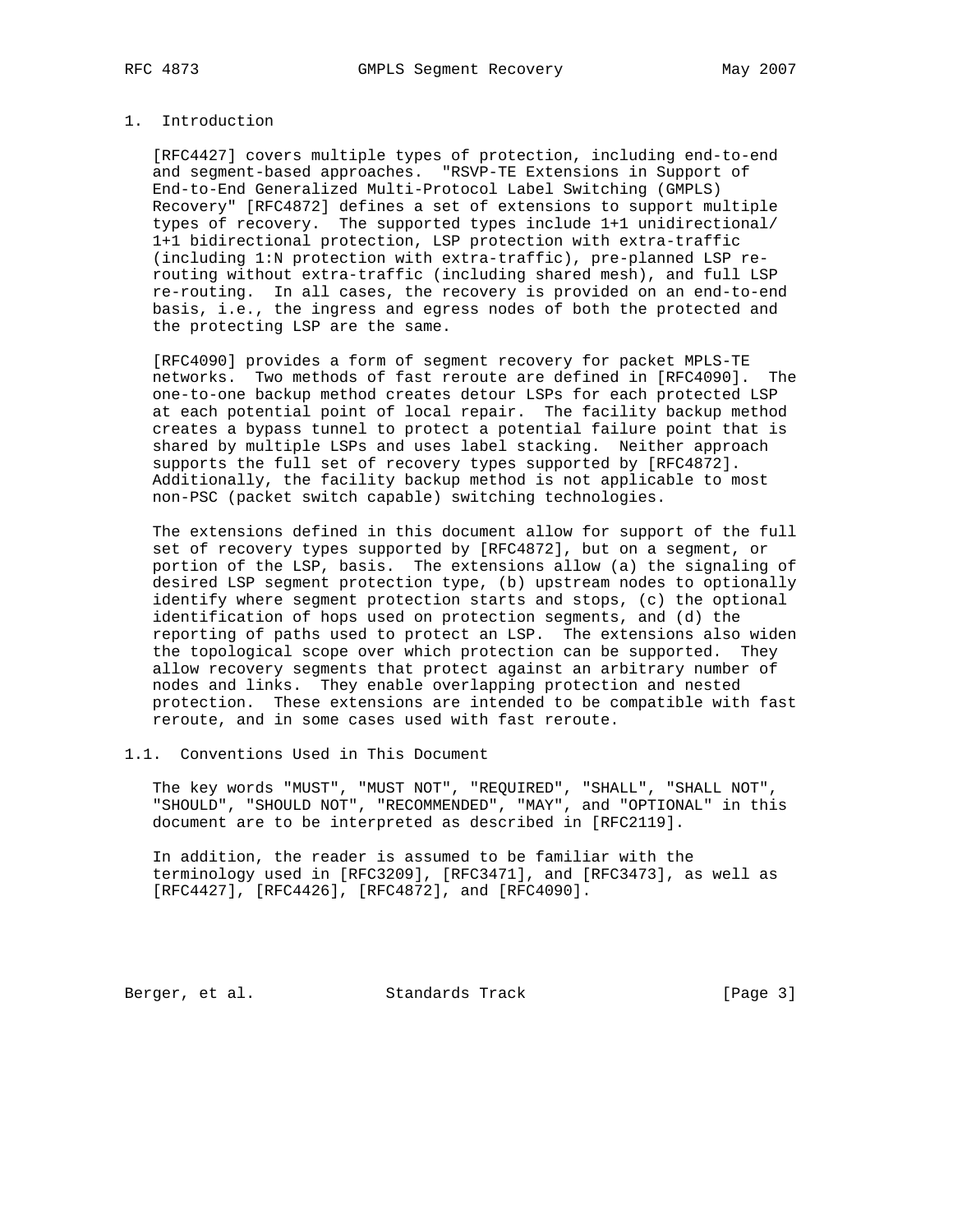#### 2. Segment Recovery

 Segment recovery is used to provide protection and restoration over a portion of an end-to-end LSP. Such segment protection and restoration is useful to protect against a span failure, a node failure, or failure over a particular portion of a network used by an LSP.

Consider the following topology:

$$
\begin{array}{c}\n\texttt{A---B---C---D---E---F} \\
\diagdown \\
\texttt{G---I}\n\end{array}
$$

 In this topology, end-to-end protection and recovery is not possible for an LSP going between node A and node F, but it is possible to protect/recover a portion of the LSP. Specifically, if the LSP uses a working path of [A,B,C,D,E,F], then a protection or restoration LSP can be established along the path [C,G,I,E]. This LSP protects against failures on spans  $\{C, D\}$  and  $\{D, E\}$ , as well as a failure of node D. This form of protection/restoration is referred to as Segment Protection and Segment Restoration, or as Segment Recovery, collectively. The LSP providing the protection or restoration is referred to as a segment protection LSP or a segment restoration LSP. The term "segment recovery LSP" is used to cover either a segment protection LSP or a segment restoration LSP. The term "branch node" is used to refer to a node that initiates a recovery LSP, e.g., node C in the figure shown above. This is equivalent to the point of local repair (PLR) used in [RFC4090]. As with [RFC4090], the term "merge node" is used to refer to a node that terminates a recovery LSP, e.g., node E in the figure shown above.

 Segment protection or restoration is signaled using a working LSP and one or more segment recovery LSPs. Each segment recovery LSP is signaled as an independent LSP. Specifically, the Sender\_Template object uses the IP address of the node originating the recovery path, e.g., node C in the topology shown above, and the Session object contains the IP address of the node terminating the recovery path, e.g., node E shown above. There is no specific requirement on LSP ID value, Tunnel ID, and Extended Tunnel ID. Values for these fields are selected normally, including consideration for the make-before break concept (as described in [RFC3209]). Intermediate nodes follow standard signaling procedures when processing segment recovery LSPs. A segment recovery LSP may be protected itself using segment or end to-end protection/restoration. Note, in PSC environments, it may be desirable to construct the Sender\_Template and Session objects per [RFC4090].

Berger, et al. Standards Track [Page 4]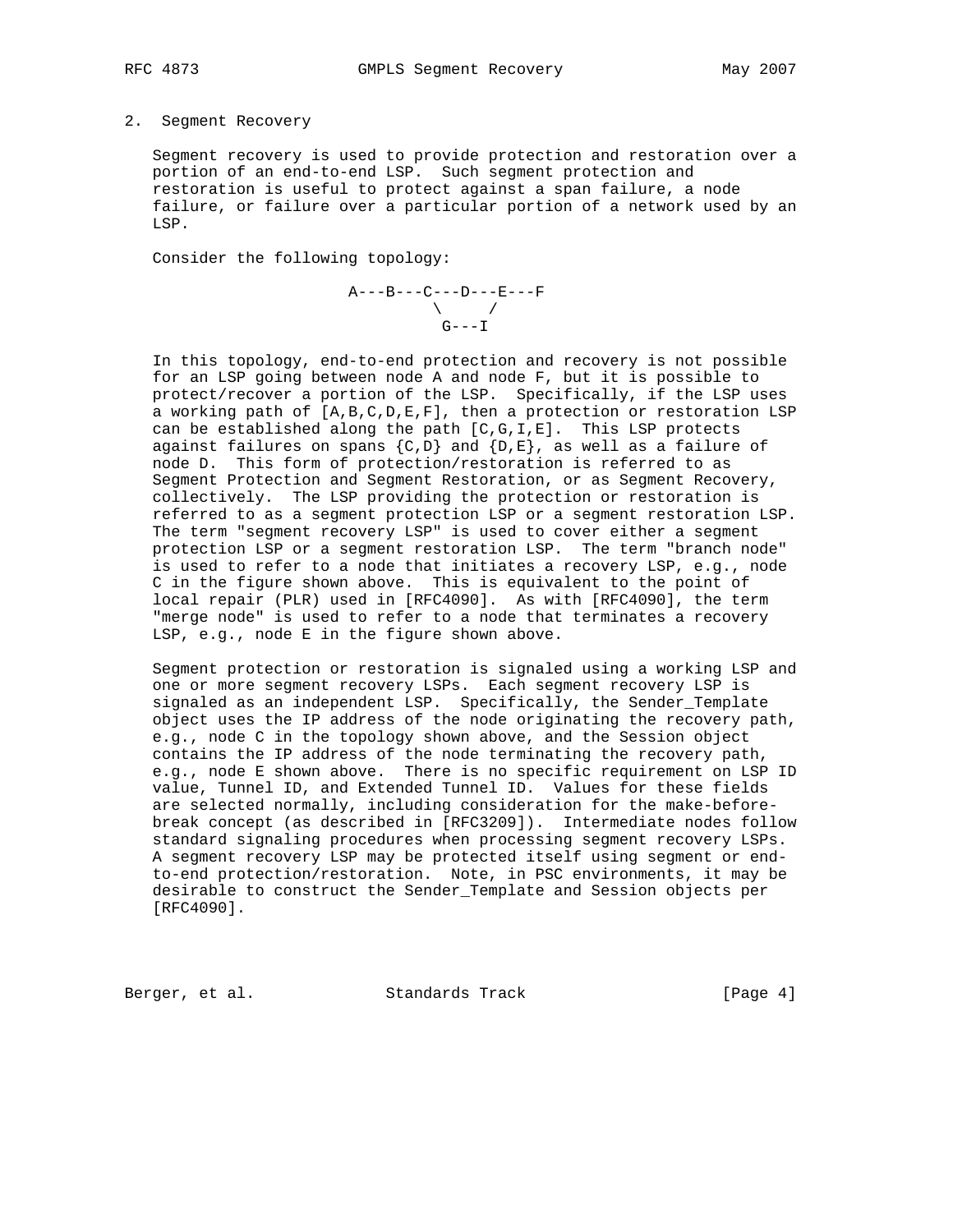When [RFC4090] isn't being used, the association between segment recovery LSPs with other LSPs is indicated using the ASSOCIATION object defined in [RFC4872]. The ASSOCIATION object is used to associate recovery LSPs with the LSP they are protecting. Working and protecting LSPs, as well as primary and secondary LSPs, are identified using LSP Status as described in [RFC4872]. The O-bit in the segment flags portion of the PROTECTION object is used to identify when a recovery LSP is carrying the normal (active) traffic.

 An upstream node can permit downstream nodes to dynamically identify branch and merge points by setting the desired LSP segment protection bits in the PROTECTION object. These bits are defined below.

 Optionally, an upstream node, usually the ingress node, can identify the endpoints of a segment recovery LSP. This is accomplished using a new object. This object uses the same format as an Explicit Route Object (ERO) and is referred to as a Secondary Explicit Route object (SERO); see Section 4.1. SEROs also support a new subobject to indicate the type of protection or restoration to be provided. At a minimum, an SERO will indicate a recovery LSP's initiator, protection/restoration type and terminator. Standard ERO semantics (see [RFC3209]) can optionally be used within and SERO to explicitly control the recovery LSP. A Secondary Record Route object (SRRO) is defined for recording the path of a segment recovery LSP; see Section 5.

 SEROs are carried between the node creating the SERO, typically the ingress, and the node initiating a recovery LSP. The node initiating a recovery LSP uses the SERO to create the ERO for the recovery LSP. At this (branch) node, all local objects are removed, and the new protection subobject is used to create the PROTECTION object for the recovery LSP. It is also possible to control the handling of a failure to establish a recovery LSP.

 SRROs are carried in Path messages between the node terminating a recovery LSP, the merge node, and the egress. SRROs are used in Resv messages between a branch node and the ingress. The merge node of a recovery LSP creates an SRRO by copying the RRO from the Path message of the associated recovery LSP into a new SRRO object. Any SRROs present in the recovery LSP's Path message are also copied. The branch node of a recovery LSP creates an SRRO by copying the RRO from the Resv message of associated recovery LSP into a new SRRO object. Any SRROs present in the recovery LSP's Resv message are also copied.

 Notify request processing is also impacted by LSP segment recovery. Per [RFC3473], only one NOTIFY\_REQUEST object is meaningful and should be propagated. Additional NOTIFY\_REQUEST objects are used to identify recovery LSP branch nodes.

Berger, et al. Standards Track [Page 5]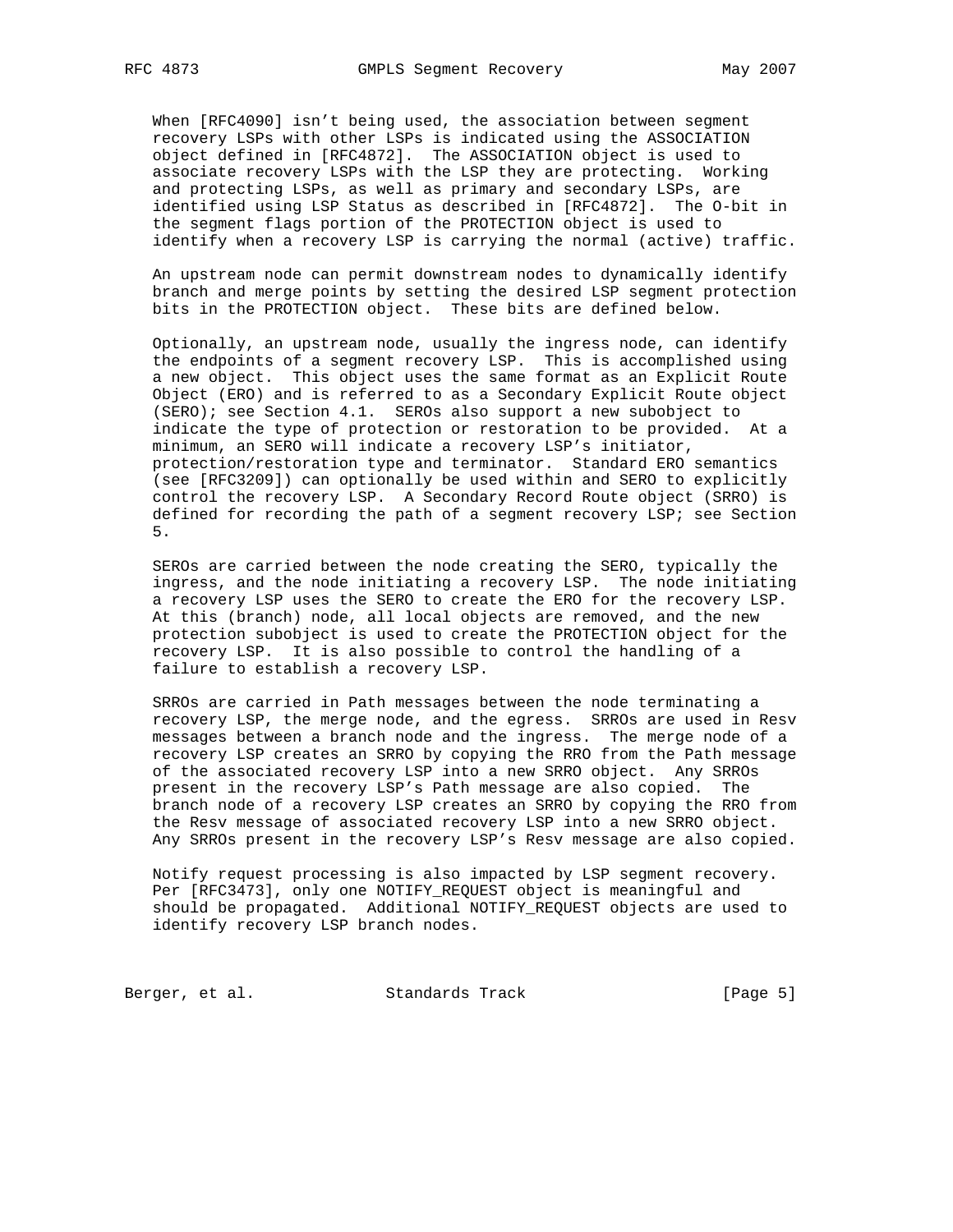#### 2.1. Segment Protection

 Three approaches for end-to-end protection are defined in [RFC4872]: 1+1 Unidirectional Protection (Section 5), 1+1 Bidirectional Protection (Section 6), and 1:1 Protection With Extra-Traffic (Section 7). The segment protection forms of these protection approaches all operate much like their end-to-end counterparts. Each behaves just like its end-to-end counterpart, with the exception that the protection LSP protects only a portion of the working LSP. The type of protection to be used on a segment protection LSP is indicated, to the protection LSP's ingress, using the protection SERO subobject defined in Section 4.1.

 The switch-over processing for segment 1+1 Bidirectional protection and 1:1 Protection With Extra-Traffic follows the same procedures as end-to-end protection forms; see Sections 6.2 and 7.2 of [RFC4872] for details.

## 2.2. Segment Re-routing and Restoration

 Three re-routing and restoration approaches are defined in [RFC4872]: Re-routing without Extra-Traffic (Section 8), Shared-Mesh Restoration (Section 9), (Full) LSP Re-routing (Section 11). As with protection, these approaches are supported on a segment basis. The segment forms of re-routing and restoration operate exactly like their end-to-end counterparts, with the exception that the restoration LSP recovers only a portion of the working LSP. The type of re-routing or restoration to be used on a segment restoration LSP is indicated, to the restoration LSP's ingress, using the new protection SERO subobject.

## 3. ASSOCIATION Object

 The ASSOCIATION object is used for the association of segment protection LSPs when [RFC4090] isn't being used. The ASSOCIATION object is defined in [RFC4872]. In this document, we define a new Association Type field value to support make-before-break; the formats and procedures defined in [RFC4872] are not otherwise modified.

Berger, et al. Standards Track [Page 6]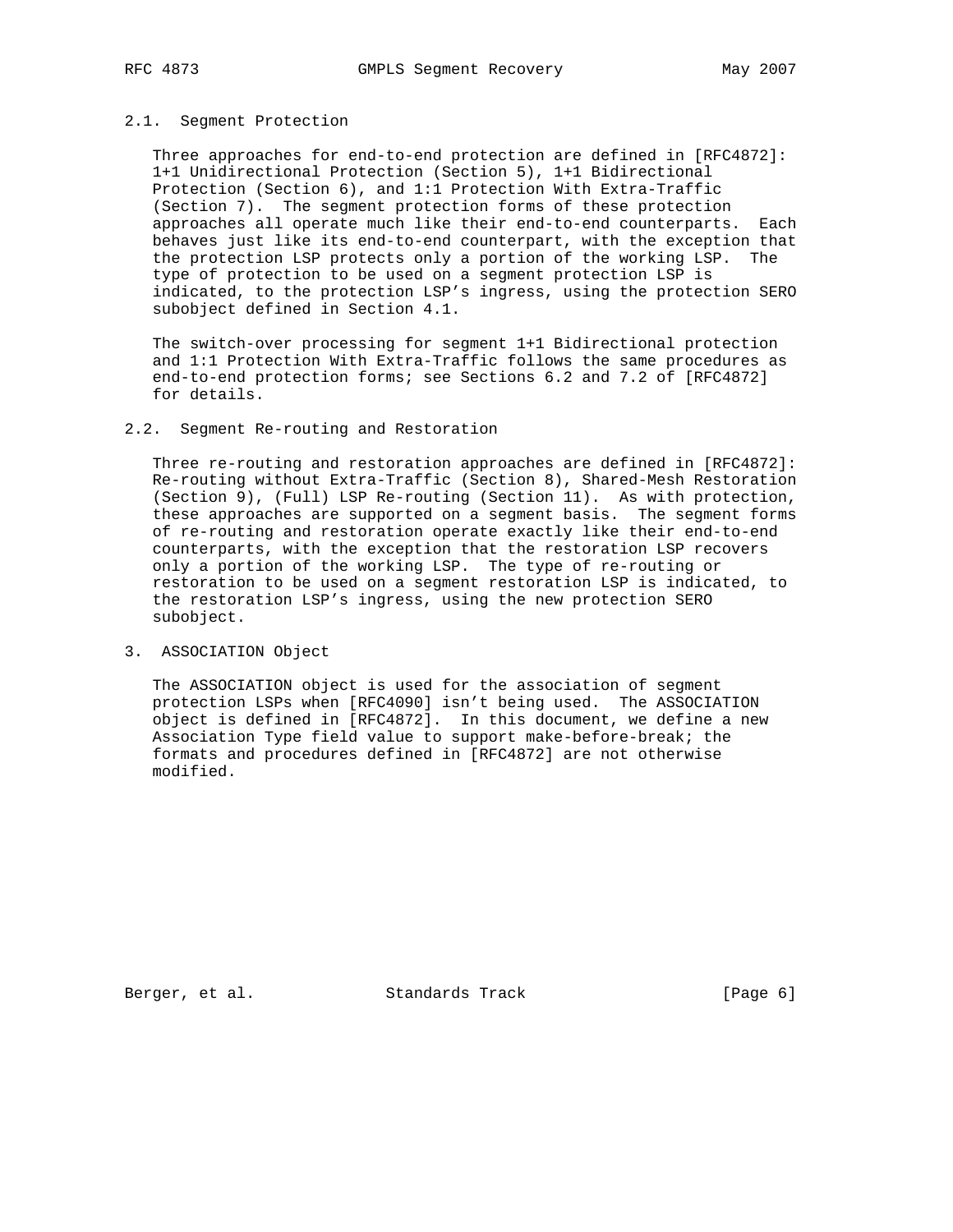3.1. Format

Association Type: 16 bits

 Value Type ----- ---- 2 Resource Sharing (R)

See [RFC4872] for the definition of other fields and values.

#### 3.2. Procedures

 The ASSOCIATION object is used to associate different LSPs with each other. In the protection and restoration context, the object is used to associate a recovery LSP with the LSP it is protecting. The ASSOCIATION object is also used to support resource sharing during make-before-break. This object MUST NOT be used when association is made according to the methods defined in [RFC4090].

#### 3.2.1. Recovery Type Processing

 Recovery type processing procedures are the same as those defined in [RFC4872], but processing and identification occur with respect to segment recovery LSPs. Note that this means that multiple ASSOCIATION objects of type recovery may be present on an LSP.

## 3.2.2. Resource Sharing Association Type Processing

 The ASSOCIATION object with an Association Type with the value Resource Sharing is used to enable resource sharing during make before-break. Resource sharing during make-before-break is defined in [RFC3209]. The defined support only works with LSPs that share the same LSP egress. With the introduction of segment recovery LSPs, it is now possible for an LSP endpoint to change during make-before break.

 A node includes an ASSOCIATION object with a Resource Sharing Association Type in an outgoing Path message when it wishes to indicate resource sharing across an associated set of LSPs. The Association Source is set to the originating node's router address. The Association ID MUST be set to a value that uniquely identifies the association of LSPs. This MAY be set to the working LSP's LSP ID. Once included, an ASSOCIATION object with a Resource Sharing Association Type SHOULD NOT be removed from the Path messages associated with an LSP.

Berger, et al. Standards Track [Page 7]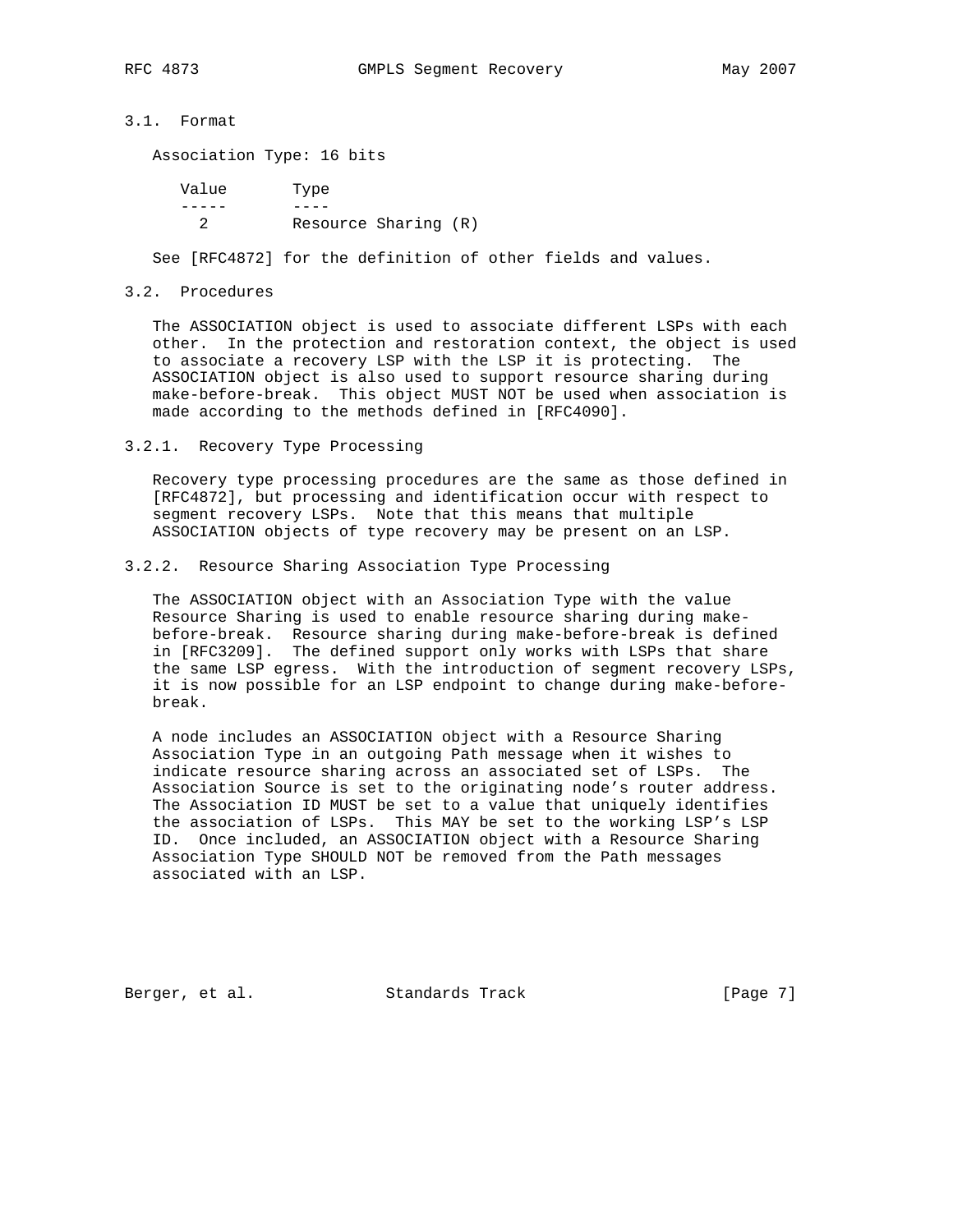Any node processing a Path message for which the node does not have a matching state, and which contains an ASSOCIATION object with a Resource Sharing type, examines existing LSPs for matching Association Type, Association Source, and Association ID values. If any match is found, then [RFC3209] style resource sharing SHOULD be provided between the new and old LSPs. See [RFC3209] for additional details.

4. Explicit Control of LSP Segment Recovery

 Secondary Explicit Route objects, or SEROs, are defined in this document. They may be used to indicate the branch and merge nodes of recovery LSPs. They may also provide additional information that is to be carried in a recovery LSP's ERO. When upstream control of branch and merge nodes is not desired, SEROs are not used.

4.1. Secondary Explicit Route Object Format

 The format of a SECONDARY\_EXPLICIT\_ROUTE object is the same as an EXPLICIT\_ROUTE object. This includes the definition of subobjects defined for EXPLICIT\_ROUTE object. The class of the SECONDARY\_EXPLICIT\_ROUTE object is 200 (of the form 11bbbbbb).

4.1.1. Protection Subobject

 A new subobject, called the protection subobject, is defined for use in the SECONDARY\_EXPLICIT\_ROUTE object. As mentioned above, the new protection subobject is used to create the PROTECTION object for the recovery LSP. Specific procedures related to the protection subobject are provided in Section 4.2. The protection subobject is not valid for use with the Explicit and Record Route objects and MUST NOT be included in those objects.

The format of the protection subobject is defined as follows:

0  $1$  2 3 0 1 2 3 4 5 6 7 8 9 0 1 2 3 4 5 6 7 8 9 0 1 2 3 4 5 6 7 8 9 0 1 +-+-+-+-+-+-+-+-+-+-+-+-+-+-+-+-+-+-+-+-+-+-+-+-+-+-+-+-+-+-+-+-+ |L| Type | Length | Reserved | C-Type | +-+-+-+-+-+-+-+-+-+-+-+-+-+-+-+-+-+-+-+-+-+-+-+-+-+-+-+-+-+-+-+-+ PROTECTION Object Contents | ... | ... | ... | ... | ... | ... | ... | ... | ... | ... | ... | ... | ... | ... | ... | ... | ... | ... | 1 +-+-+-+-+-+-+-+-+-+-+-+-+-+-+-+-+-+-+-+-+-+-+-+-+-+-+-+-+-+-+-+-+

L-bit

 This is defined in [RFC3209] and MUST be set to zero for protection subobjects.

Berger, et al. Standards Track [Page 8]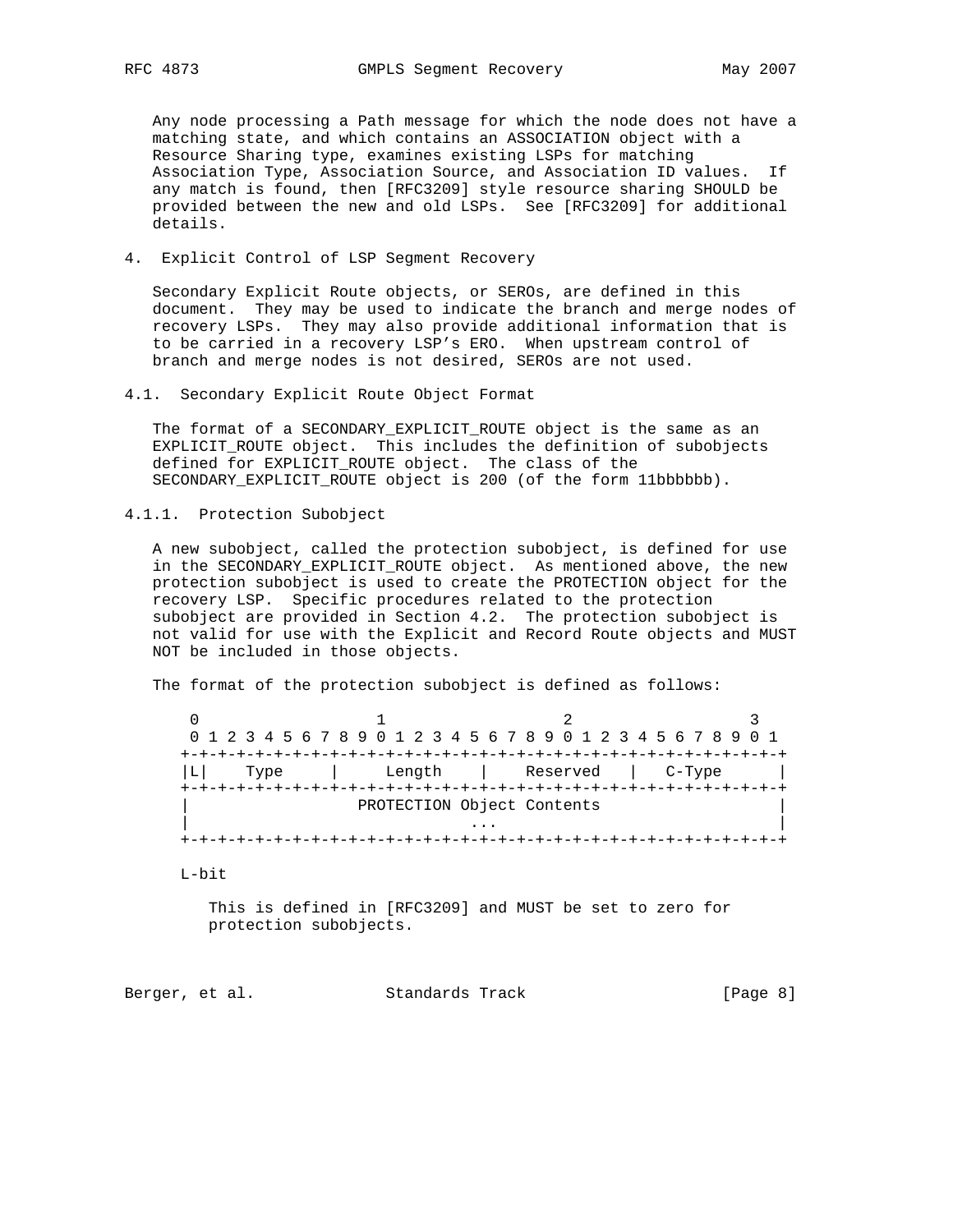Type

37 Protection

Length

As defined in [RFC3209], Section 4.3.3.

Reserved

 This field is reserved. It MUST be set to zero on transmission and MUST be ignored on receipt.

C-Type

The C-Type of the included PROTECTION object.

PROTECTION Object Contents

 The contents of the PROTECTION object, with the format matching the indicated C-Type, excluding the object header.

4.2. Explicit Control Procedures

 SEROs are carried in Path messages and indicate at which node a recovery LSP is to be initiated relative to the LSP carrying the SERO. More than one SERO MAY be present in a Path message.

 To indicate the branch and merge nodes of a recovery LSP, an SERO is created and added to the Path message of the LSP being recovered. The decision to create and insert an SERO is a local matter and outside the scope of this document.

 An SERO SHOULD contain at least three subobjects. The first subobject MUST indicate the node that is to originate the recovery LSP, i.e. the segment branch node. The address used SHOULD also be listed in the ERO or another SERO. This ensures that the branch node is along the LSP path. The second subobject SHOULD be a protection subobject and should indicate the protection or restoration to be provided by the recovery LSP. When the protection subobject is present, the LSP Segment Recovery Flags in the protection subobject MUST be ignored. The final subobject in the SERO MUST be the merge node of the recovery LSP, and MAY have the L-bit set. Standard ERO subobjects MAY be inserted between the protection subobject and the final subobject. These subobjects MAY be loose or strict.

 A node receiving a Path message containing one or more SEROs SHOULD examine each SERO to see if it indicates a local branch point. This

Berger, et al. Standards Track [Page 9]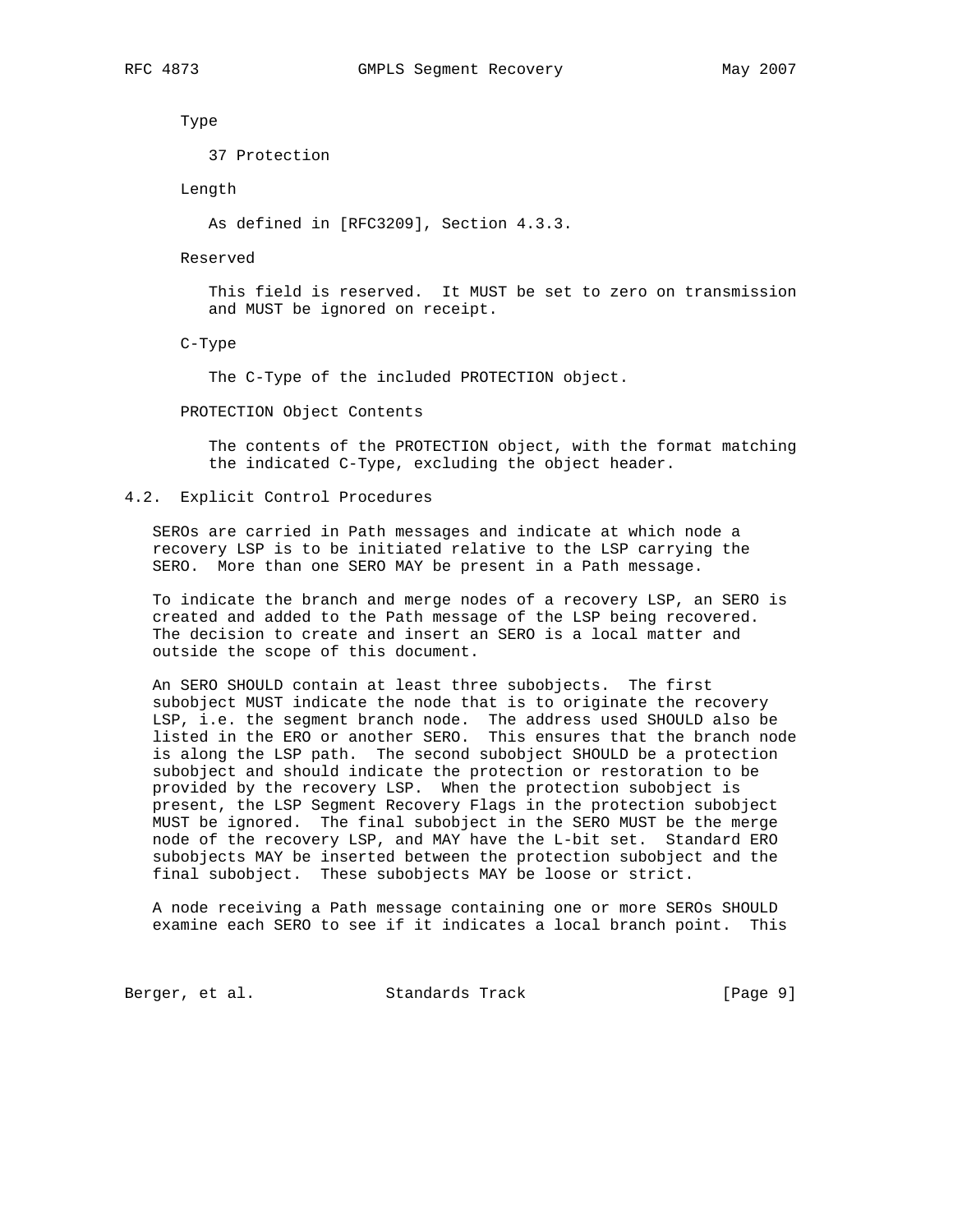determination is made by examining the first object of each SERO and seeing if the address indicated in the subobject can be associated with the local node. If any of indicated addresses are associated with the local node, then the local node is a branch node. If the local node is not a branch node, all received SEROs MUST be transmitted, without modification, in the corresponding outgoing Path message.

 At a branch node, the SERO, together with the Path message of LSP being recovered, provides the information to create the recovery LSP. The Path message for the recovery LSP is created at the branch node by cloning the objects carried in the incoming Path message of the LSP being protected. Certain objects are replaced or modified in the recovery LSP's outgoing Path message. The Sender\_template object MUST be updated to use an address (in its Tunnel Sender Address field) on the local node, and the LSP ID MUST be updated to ensure uniqueness. The Session object MUST be updated to use the address indicated in the final subobject of the SERO as the tunnel endpoint address, the tunnel ID MAY be updated, and the extended tunnel ID MUST be set to the local node address. The PROTECTION object is replaced with the contents of the matching SERO protection subobject, when present. In all cases, the R-bit of a new PROTECTION object is reset (0). Any RROs and EROs present in the incoming Path message MUST NOT be included in the recovery LSP. A new ERO MUST be included, with the contents of the SERO that indicated a local branch. As with all EROs, no local information (local address and any protection subobjects) is carried in the ERO carried in the recovery LSP's outgoing Path message. The SERO that indicated a local branch MUST be omitted from the recovery LSP's outgoing Path message. Note, by default, all other received SEROs are passed in the recovery LSP's outgoing Path message. SEROs MAY be omitted, from the recovery LSP's outgoing Path message as well as the outgoing Path message for the LSP being protected, when the SERO does not relate to the outgoing path message.

 The resulting Path message is used to create the recovery LSP. From this point on, Standard Path message processing is used in processing the resulting Path message.

## 4.2.1. Branch Failure Handling

 During setup, it is possible that a processing node will be unable to support a requested branch. Additionally, during setup and normal operation, PathErr messages may be received at a branch node. The processing of these events depend on a number of factors.

 When a failure or received PathErr message is associated with the LSP being protected, the event is first processed per standard processing

Berger, et al. Standards Track [Page 10]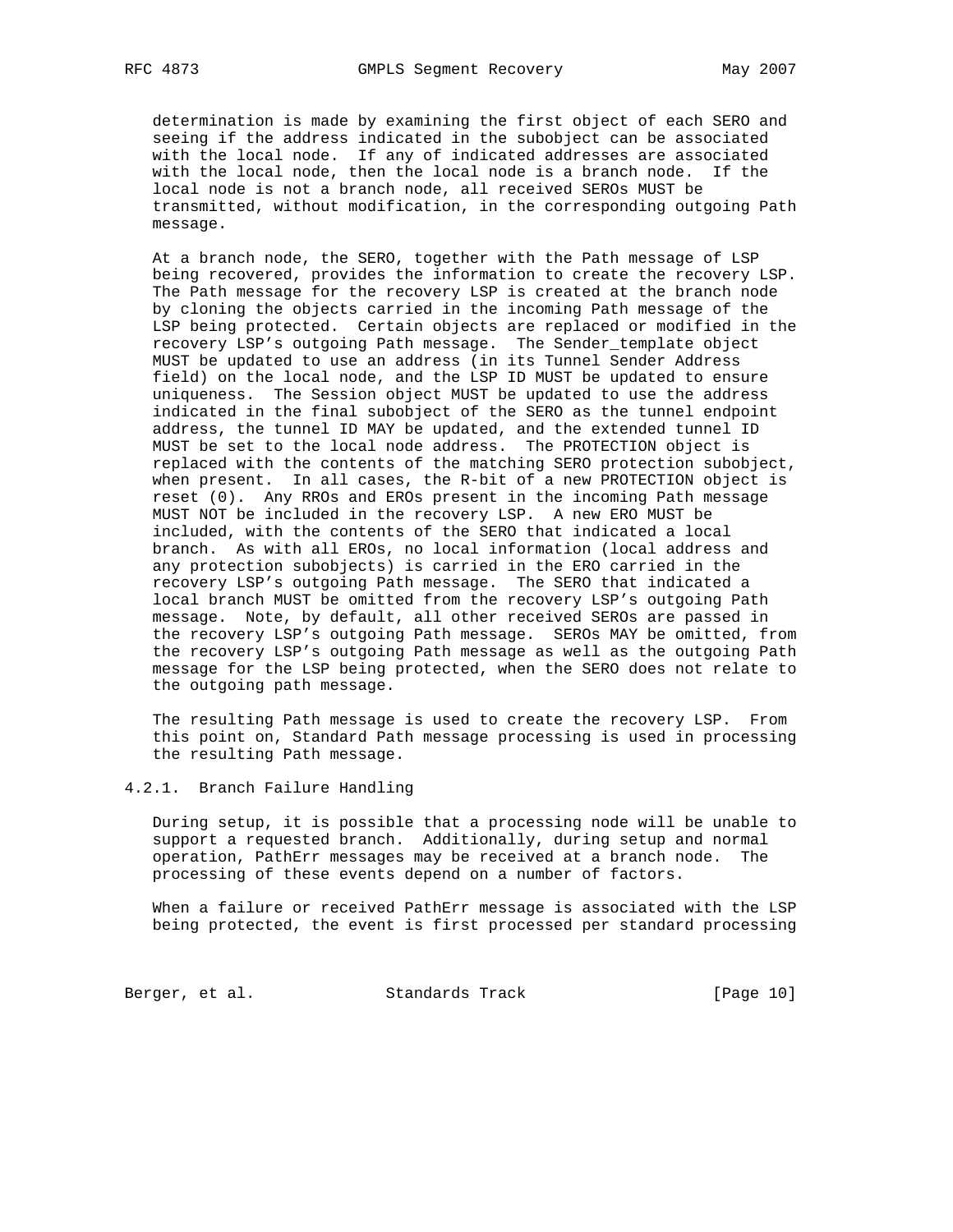rules. This includes generation of a standard PathErr message. When LSP state is removed due to a local failure or a PathErr message with the Path\_State\_Removed flag set (1), the node MUST send a PathTear message downstream on all other branches.

 When a failure or received PathErr message is associated with a recovery LSP, processing is based on the R-bit in addition to the Path\_State\_Removed flag. In all cases, a received PathErr message is first processed per standard processing rules and the failure or received PathErr message SHOULD trigger the generation of a PathErr message upstream for the LSP being protected. The outgoing PathErr message SHOULD indicate an error of "Routing Problem/LSP Segment Protection Failed". The outgoing PathErr message MUST include any SEROs carried in a received PathErr message. If no SERO is present in a received PathErr message or when the failure is local, then an SERO that matches the errored LSP or failed branch MUST be added to the outgoing PathErr message.

 When a PathErr message with the Path\_State\_Removed flag cleared (0) is received, the outgoing (upstream) PathErr message SHOULD be sent with the Path\_State\_Removed flag cleared (0).

 When a PathErr message for a recovery LSP with the Path\_State\_Removed flag set (1) is received, the processing node MUST examine the R-bit (as defined below) of the LSP being protected. The R-bit is carried in the PROTECTION object that triggered the initiation of the recovery LSP. When the R-bit is not set (0), the outgoing (upstream) PathErr message SHOULD be sent with the Path\_State\_Removed flag cleared (0). When the R-bit is set (1), the outgoing (upstream) PathErr message MUST be sent with the Path\_State\_Removed flag set (1).

 In all cases where an outgoing (upstream) PathErr message is sent with the Path\_State\_Removed flag set (1), all path state for the LSP being protected MUST be removed, and the node MUST send a PathTear message downstream on all active branches.

#### 4.2.2. Resv Message Processing

 Branch nodes will process Resv messages for both recovery LSPs and LSPs being protected. Resv messages are propagated upstream of branch nodes only after a Resv message is received for the protected LSP. Resv messages on recovery LSPs will typically not trigger transmission of upstream Resv messages (for the LSP being protected). Exceptions to this include when RROs/SRROs are being collected and during certain ADMIN\_STATUS object processing. See below for more information on related processing.

Berger, et al. Standards Track [Page 11]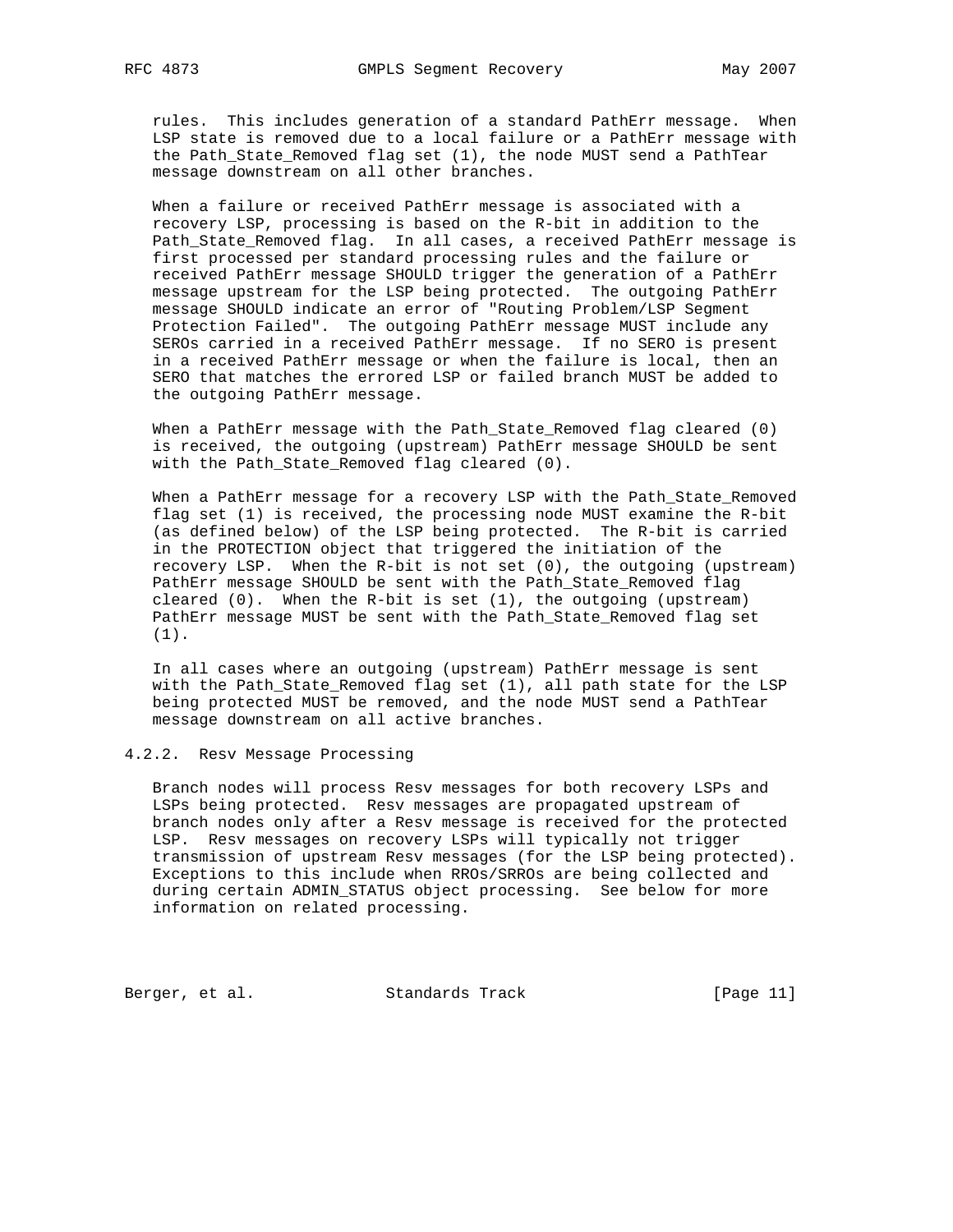## 4.2.3. Admin Status Change

 In general, objects in a recovery LSP are created based on the corresponding objects in the LSP being protected. The ADMIN\_STATUS object is created the same way, but it also requires some special coordination at branch nodes. Specifically, in addition to normal processing, a branch node that receives an ADMIN\_STATUS object in a Path message also MUST relay the ADMIN\_STATUS object in a Path on every recovery LSP. All Path messages MAY be concurrently sent downstream.

 Downstream nodes process the change in the ADMIN\_STATUS object per [RFC3473], including generation of Resv messages. When the most recently received upstream ADMIN\_STATUS object has the R bit set, branch nodes wait for a Resv message with a matching ADMIN\_STATUS object to be received on all branches before relaying a corresponding Resv message upstream.

4.2.4. Recovery LSP Teardown

 Recovery LSP removal follows standard procedures defined in [RFC3209] and [RFC3473]. This includes with and without setting the administrative status.

4.2.4.1. Teardown Without Admin Status Change

 The node initiating the teardown originates a PathTear message. Each node that receives a PathTear message processes the PathTear message per standard processing (see [RFC3209] and [RFC2205]), and MUST also relay a PathTear on every recovery LSP. All PathTear messages (received from upstream and locally originated) may be concurrently sent downstream.

4.2.4.2. Teardown With Admin Status Change

 Per [RFC3473], the ingress node originates a Path message with the D and R bits set in the ADMIN\_STATUS object. The admin status change procedure defined in Section 4.2.3 MUST then be followed. Once the ingress receives all expected Resv messages, it MUST follow the teardown procedure described in Section 4.2.4.1.

### 4.3. Teardown From Non-Ingress Nodes

 As with any LSP, any node along a recovery LSP may initiate removal of the recovery LSP. To do this, the node initiating the teardown sends a PathErr message with the appropriate Error Code and the Path\_State\_Removed flag cleared (0) toward the LSP ingress. As described above, the recovery LSP ingress will propagate the error to

Berger, et al. Standards Track [Page 12]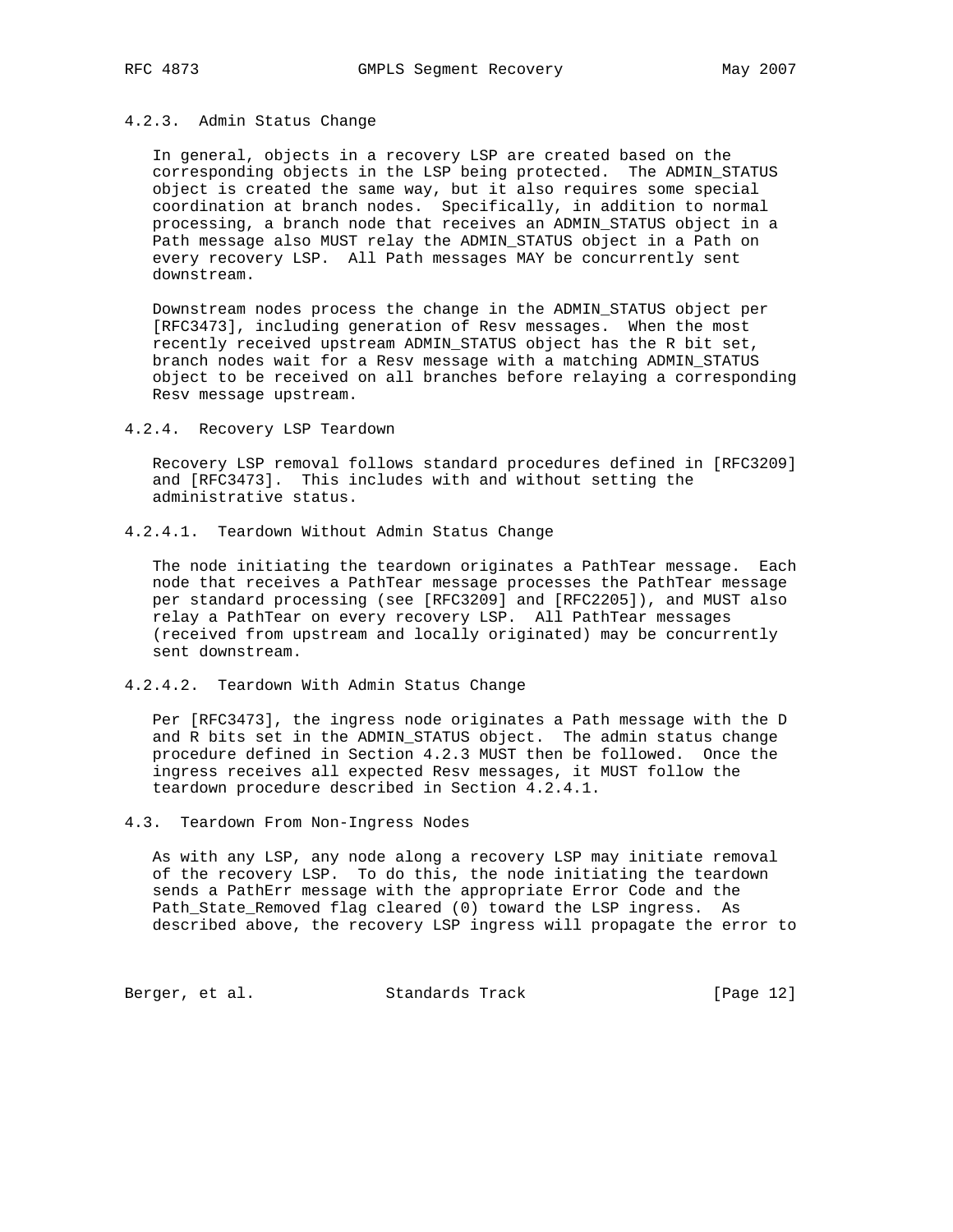the LSP ingress, which can then signal the removal of the recovery LSP.

 It is also possible for the node initiating the teardown to remove a Recovery LSP in a non-graceful manner. In this case, the initiator sends a PathTear message downstream and a PathErr message with a "Confirmation" indication (error code and value set to zero), and the Path\_State\_Removed flag set (1) toward the LSP ingress node. This manner of non-ingress node teardown is NOT RECOMMENDED because in some cases it can result in the removal of the LSP being protected.

#### 4.3.1. Modified NOTIFY\_REQUEST Object Processing

 A parallel set of rules are applied at branch and merge nodes to enable the branch or merge node to add a NOTIFY\_REQUEST object to the Path and Resv messages of protected and recovery LSPs. Branch nodes add NOTIFY\_REQUEST objects to Path messages, and merge nodes add NOTIFY\_REQUEST objects to Resv messages.

 When a node is branching or merging a recovery LSP, the node SHOULD include a single NOTIFY\_REQUEST object in the Path message of the recovery LSP, in the case of a branch node, or the Resv message of the recovery LSP, in the case of a merge node. The notify node address MUST be set to the router address of the processing node.

 Branch and merge nodes SHOULD also add a NOTIFY\_REQUEST object to the LSP being protected. For branch nodes, the notify node address is set to the address used in the sender template object of the associated recovery LSP. For merge nodes, the notify node address is set to the address used in the session object of the associated recovery LSP. A locally added NOTIFY\_REQUEST object MUST be listed first in an outgoing message; any received NOTIFY\_REQUEST objects MUST then be listed in the message in the order that they were received. Note that this can result in a stack (or ordered list) of objects.

 Normal notification procedures are then followed for the LSP being protected. That is, the notifying node MUST issue a Notify message to the recipient indicated by the notify address of the first listed NOTIFY\_REQUEST object. Under local policy control, a node issuing a Notify message MAY also send a Notify message to the Notify Node Address indicated in the last, or any other, NOTIFY\_REQUEST object carried in the Path or Resv message.

 Recovery LSP merge and branch nodes remove the object added by the recovery branch or merge node from outgoing Path and Resv messages for the LSP being protected. This is done by removing the NOTIFY\_REQUEST object that, in the case of a merge node, matches the

Berger, et al. Standards Track [Page 13]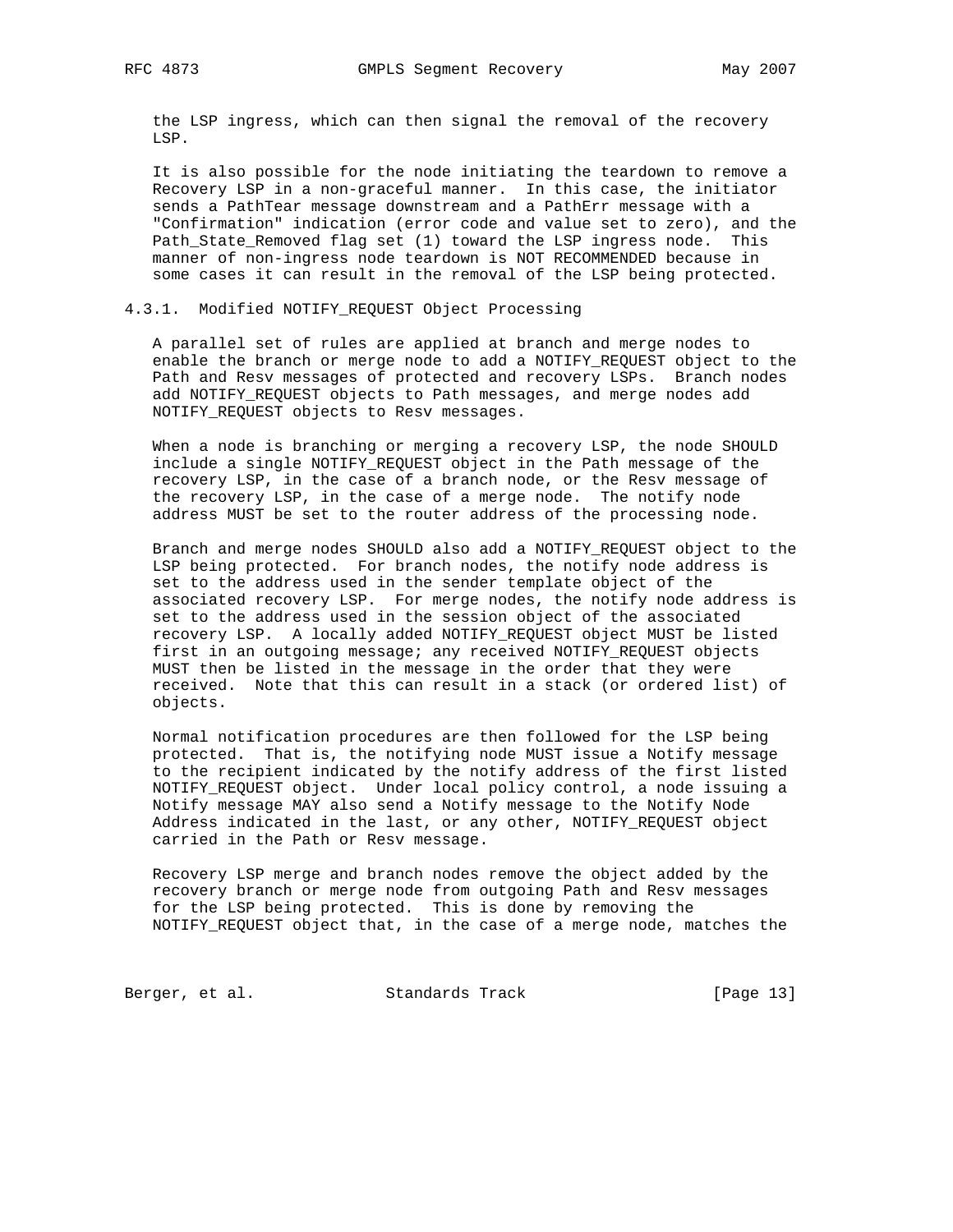source address of the recovery LSP and, in the case of a branch node, matches the tunnel endpoint address of the recovery LSP. The matching NOTIFY\_REQUEST object will normally be the first of the listed NOTIFY\_REQUEST objects. Note, to cover certain backwards compatibility scenarios, the NOTIFY\_REQUEST object SHOULD NOT be removed if it is the sole NOTIFY\_REQUEST object.

Note this requires the following change to [RFC3473], Section 4.2.1:

o old text:

 If a message contains multiple NOTIFY\_REQUEST objects, only the first object is meaningful. Subsequent NOTIFY\_REQUEST objects MAY be ignored and SHOULD NOT be propagated.

- o new text: If a message contains multiple NOTIFY\_REQUEST objects, only the first object used is in notification. Subsequent NOTIFY\_REQUEST objects MUST be propagated in the order received.
- 4.3.2. Modified Notify and Error Message Processing

 Branch and merge nodes MUST support the following modification to Notify message processing. When a branch or merge node receives notification of an LSP failure and it is unable to recover from that failure, it MUST notify the node indicated in the first NOTIFY\_REQUEST object received in the Path message (for branch nodes) or Resv message (for merge nodes) associated with the LSP.

5. Secondary Record Route Objects

 Secondary Record Route objects, or SRROs, are used to record the path used by recovery LSPs.

5.1. Format

 The format of a SECONDARY\_RECORD\_ROUTE object is the same as a RECORD\_ROUTE object, Class number 21. This includes the definition of subobjects defined for RECORD\_ROUTE object. The class of the SECONDARY\_RECORD\_ROUTE object is 201 (of the form 11bbbbbb).

 The protection subobject defined above can also be used in SECONDARY\_RECORD\_ROUTE objects.

Berger, et al. Standards Track [Page 14]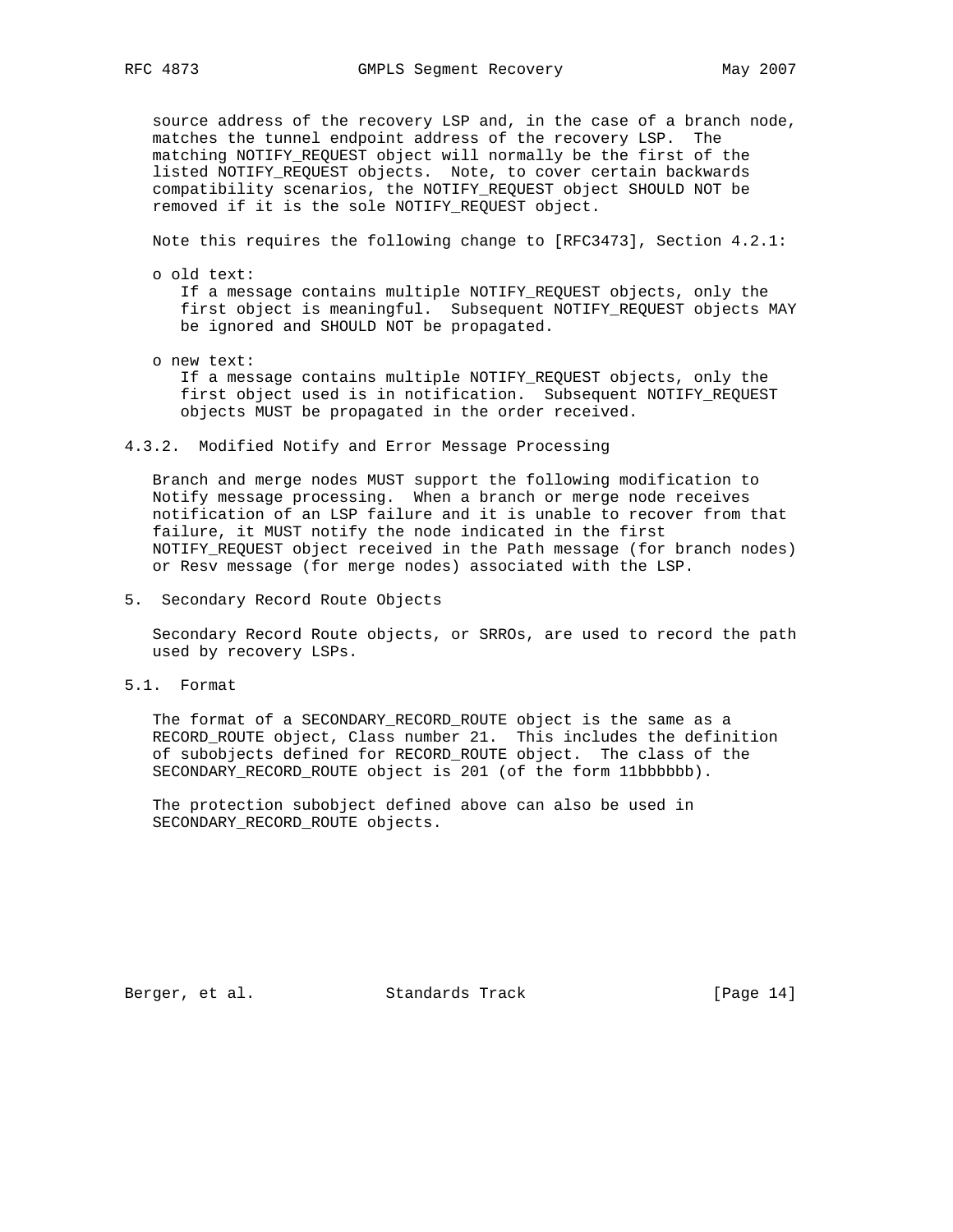#### 5.2. Path Processing

 SRROs may be carried in Path messages and indicate the presence of upstream recovery LSPs. More than one SRRO MAY be added and present in a Path message.

 Any received SRRO MUST be transmitted by transit nodes, without modification, in the corresponding outgoing Path message.

 SRROs are inserted in Path messages by recovery LSP merge nodes. The SRRO is created by copying the contents of an RRO received by the recovery LSP into a new SRRO object. This SRRO is added to the outgoing Path message of the recovered LSP. Note that multiple SRROs may be present. The collection of SRROs is controlled via the segment-recording-desired flag in the SESSION\_ATTRIBUTE object. This flag MAY be set even when SEROs are not used.

### 5.3. Resv Processing

 SRROs may be carried in Resv messages and indicate the presence of downstream recovery LSPs. More than one SRRO MAY be added and present in a Resv message.

 Any received SRRO MUST be transmitted by transit nodes, without modification, in the corresponding outgoing Resv message. When Resv messages are merged, the resulting merged Resv SHOULD contain all SRROs received in downstream Resv messages.

 SRROs are inserted in Resv messages by branch nodes of recovery LSPs. The SRRO SHOULD be created with the first two objects being the local node address, followed by a protection subobject with the contents of the recovery LSP's PROTECTION object. The remainder of the SRRO SHOULD be created by copying the contents of the RRO received by the recovery LSP. This SRRO SHOULD be added to the outgoing Resv message of the recovered LSP. Again, multiple SRROs may be present.

 If the newly added SRRO causes the message to be too big to fit in a Resv message, SRRO subobjects SHOULD be removed from any present SRROs. When removing subobjects, the first two subobjects and the last subobject in an SRRO MUST NOT be removed. Note that the subobject that followed a removed subobject MUST be updated with the L-bit set (1). If after removing all but the first and last subobjects in all SRROs the resulting message is still too large to fit, then whole SRROs SHOULD be removed until the message does fit.

Berger, et al. Standards Track [Page 15]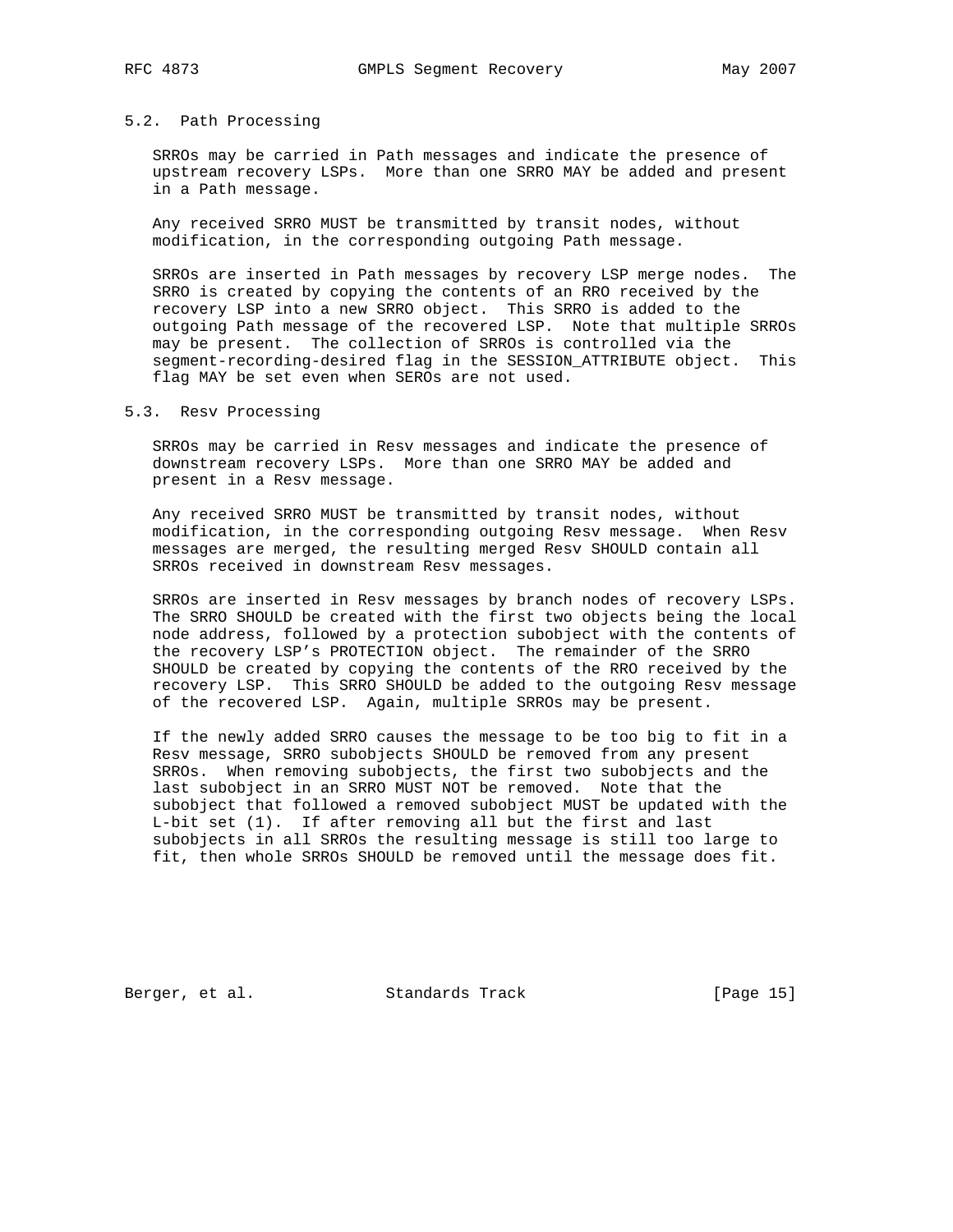6. Dynamic Control of LSP Segment Recovery

 Dynamic identification of branch and merge nodes is supported via the LSP Segment Recovery Flags carried in the PROTECTION object. The LSP Segment Recovery Flags are carried within one of the Reserved fields defined in the PROTECTION object defined in [RFC4872]. LSP Segment Recovery Flags are used to indicate when LSP segment recovery is desired. When these bits are set, branch and merge nodes are dynamically identified.

 Note, the procedures defined in this section parallel the explicit control procedures defined above in Section 4.2. The primary difference is in the creation of a recovery LSP's ERO.

## 6.1. Modified PROTECTION Object Format

 LSP Segment Recovery Flags are carried in the PROTECTION object of the same C-Type defined in [RFC4872]. The format of the flags are:

 $0$  1 2 3 0 1 2 3 4 5 6 7 8 9 0 1 2 3 4 5 6 7 8 9 0 1 2 3 4 5 6 7 8 9 0 1 +-+-+-+-+-+-+-+-+-+-+-+-+-+-+-+-+-+-+-+-+-+-+-+-+-+-+-+-+-+-+-+-+  $Length$  |  $Class-Num(37)$  |  $C-Type(2)$  | +-+-+-+-+-+-+-+-+-+-+-+-+-+-+-+-+-+-+-+-+-+-+-+-+-+-+-+-+-+-+-+-+ |S|P|N|O| Reserved | LSP Flags | Reserved | Link Flags| +-+-+-+-+-+-+-+-+-+-+-+-+-+-+-+-+-+-+-+-+-+-+-+-+-+-+-+-+-+-+-+-+ |I|R| Reserved | Seg.Flags | Reserved | +-+-+-+-+-+-+-+-+-+-+-+-+-+-+-+-+-+-+-+-+-+-+-+-+-+-+-+-+-+-+-+-+

In-Place (I): 1 bit

 When set (1) indicates that the desired segment recovery type indicated in the LSP Segment Recovery Flag is already in place for the associated LSP.

Required (R): 1 bit

 When set (1) indicates that failure to establish the indicated protection should result in a failure of the LSP being protected.

Segment Recovery Flags (Seg.Flags): 6 bits

 This field is used to indicate when an upstream node desires LSP Segment recovery to be dynamically initiated where possible. The values used in this field are identical to the values defined for LSP Flags; see [RFC4872].

Berger, et al. Standards Track [Page 16]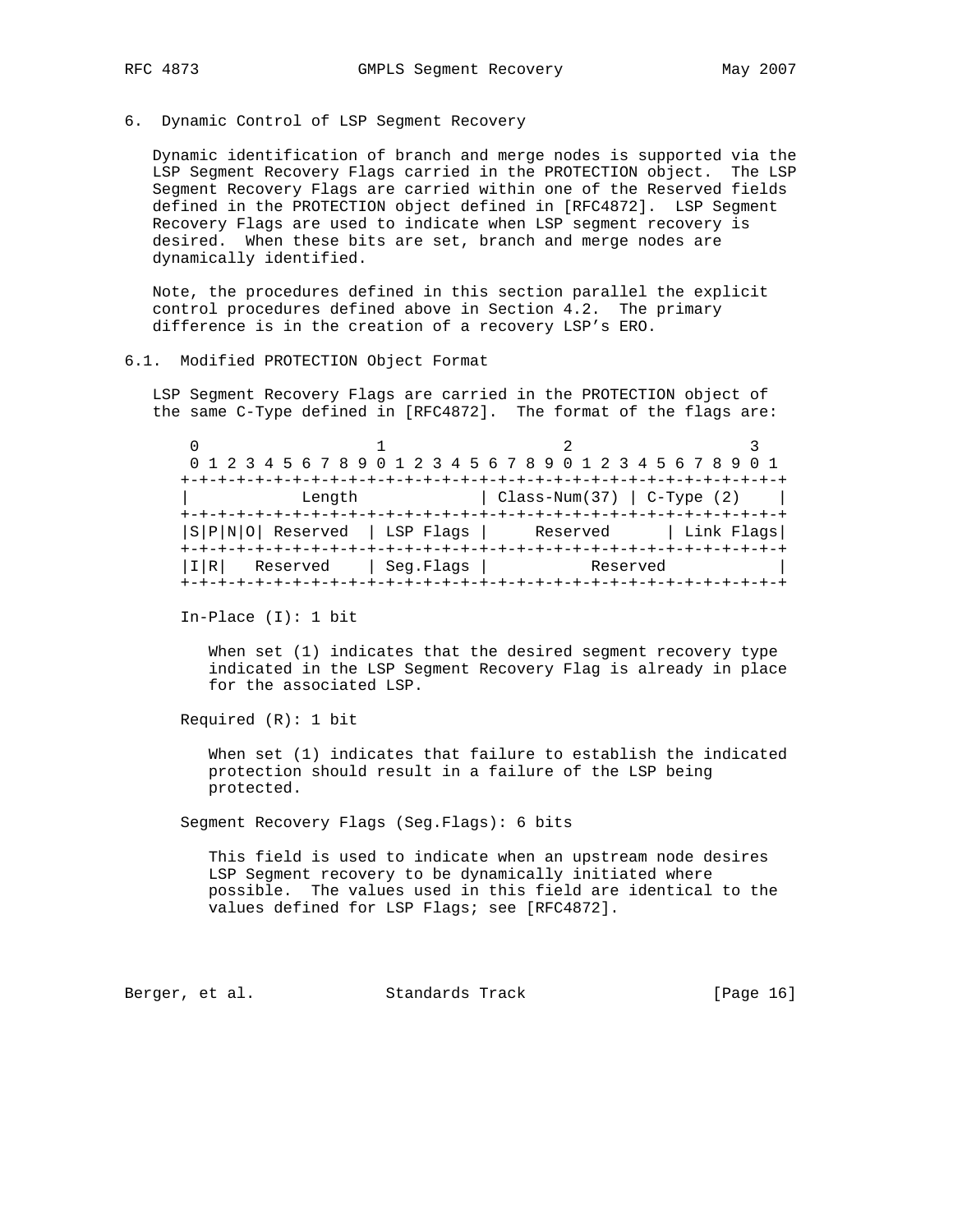See [RFC4872] for the definition of other fields.

### 6.2. Dynamic Control Procedures

 LSP Segment Recovery Flags are set to indicate that LSP segment recovery is desired for the LSP being signaled. The type of recovery desired is indicated by the flags. The decision to set the LSP Segment Recovery Flags is a local matter and outside the scope of this document. A value of zero (0) means that no dynamic identification of segment recovery branch nodes are needed for the associated LSP. When the In-Place bit is set, it means that the desired type of recovery is already in place for that particular LSP.

 A transit node receiving a Path message containing a PROTECTION object with a non-zero LSP Segment Recovery Flags value and the In- Place bit clear (0) SHOULD consider if it can support the indicated recovery type and if it can identify an appropriate merge node for a recovery LSP. Dynamic identification MUST NOT be done when the processing node is identified as a branch node in an SERO. If a node is unable to provide the indicated recovery type or identify a merge node, the Path message MUST be processed normally, and the LSP Segment Recovery Flags MUST NOT be modified.

 When a node dynamically identifies itself as a branch node and identifies the merge node for the type of recovery indicated in the LSP Segment Recovery Flags, it attempts to setup a recovery LSP. The dynamically identified information, together with the Path message of LSP being recovered, is used to create the recovery LSP.

 The Path message for the recovery LSP is created at the branch node by cloning the objects carried in the incoming Path message of the LSP being protected. Certain objects are replaced or modified in the recovery LSP's outgoing Path message. The Sender\_template object MUST be updated to use an address (in its Tunnel Sender Address field) on the local node, and the LSP ID MUST be updated to ensure uniqueness. The Session object MUST be updated to use the address of the dynamically identified merge node as the tunnel endpoint address, the tunnel ID MAY be updated, and the extended tunnel ID MUST be set to the local node address. The PROTECTION object is updated with the In-Place bit set (1). Any RROs and EROs present in the incoming Path message MUST NOT be included in the recovery LSP. A new ERO MAY be created based on any path information dynamically computed by the local node.

Berger, et al. Standards Track [Page 17]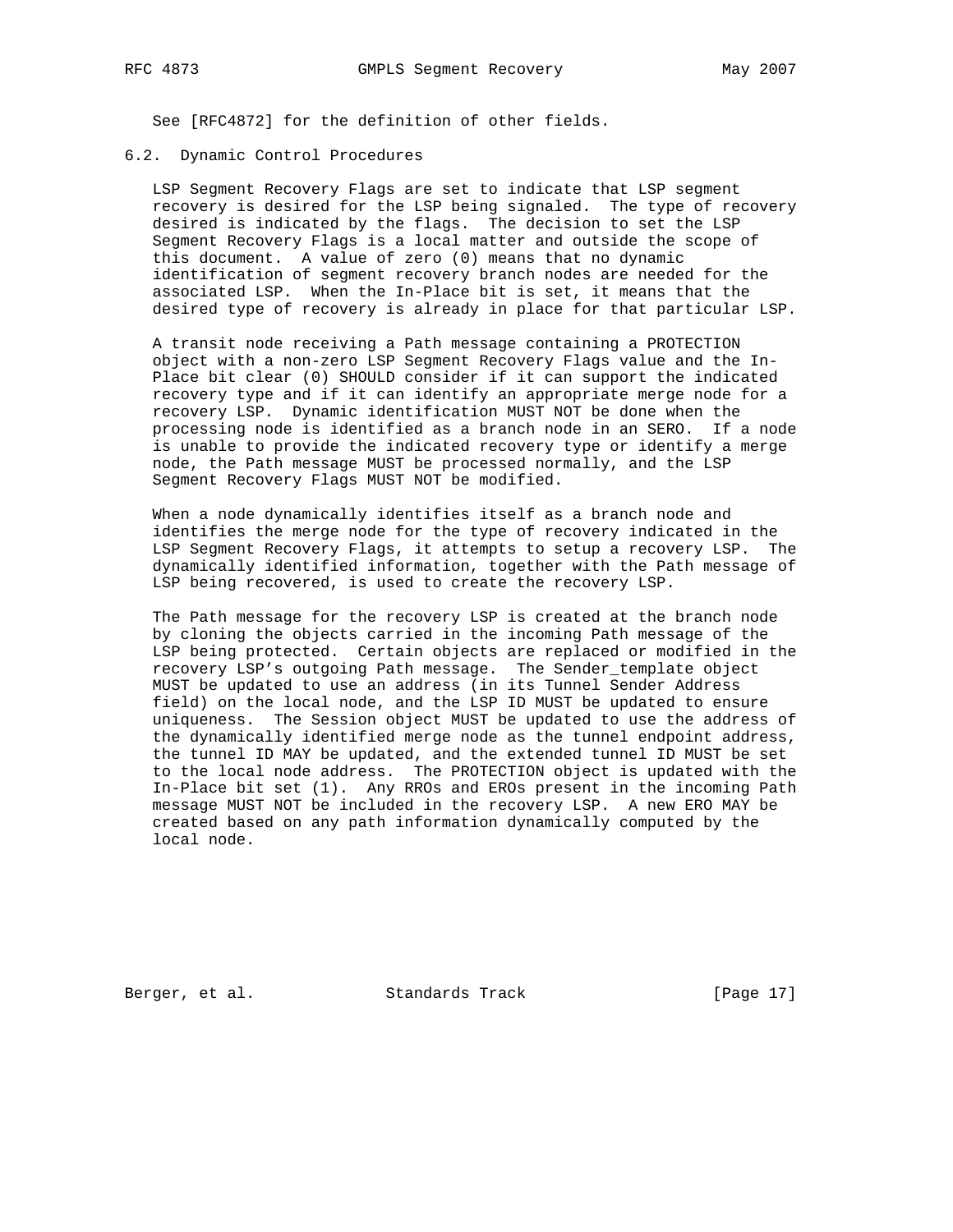The resulting Path message is used to create the recovery LSP. While the recovery LSP exists, the PROTECTION object in the original Path message (unless overridden by local policy) MUST also be updated with the In-Place bit set (1). From this point on, Standard Path message processing is used in processing the resulting and original Path messages.

 The merge node of a dynamically controlled recovery LSP SHOULD reset (0) the In-Place bit in the PROTECTION object of the outgoing Path message associated with the terminated recovery LSP.

 Unlike with explicit control, if the creation of a dynamically identified recovery LSP fails for any reason, the recovery LSP is removed, and no error message or indication is sent upstream. With this exception, all the other procedures for explicitly controlled recovery LSPs apply to dynamically controlled recovery LSPs. These other procedures are defined above in Sections 4.2.1 through 4.2.4.

7. Updated RSVP Message Formats

 This section presents the RSVP message related formats as modified by this document. Where they differ, formats for unidirectional LSPs are presented separately from bidirectional LSPs.

The format of a Path message is as follows:

| <path message=""> ::= <common header=""> [<integrity> ]</integrity></common></path>                                       |
|---------------------------------------------------------------------------------------------------------------------------|
| $[$ $[$ <message_id_ack> <math>]</math> <message_id_nack><math>]</math> <math>]</math></message_id_nack></message_id_ack> |
| [ <message_id> ]</message_id>                                                                                             |
| <session> <rsvp hop=""></rsvp></session>                                                                                  |
| <time values=""></time>                                                                                                   |
| [ <explicit route=""> ]</explicit>                                                                                        |
| <label_request></label_request>                                                                                           |
| [ <protection> ]</protection>                                                                                             |
| [ <label set="">  ]</label>                                                                                               |
| [ <session attribute=""> ]</session>                                                                                      |
| $[$ <notify request=""> <math>\ldots</math> ]</notify>                                                                    |
| [ <admin status=""> ]</admin>                                                                                             |
| <association>  1</association>                                                                                            |
| [ <secondary_explicit_route>  ]</secondary_explicit_route>                                                                |
| [ <policy data="">  ]</policy>                                                                                            |
| <sender descriptor=""></sender>                                                                                           |

Berger, et al. Standards Track [Page 18]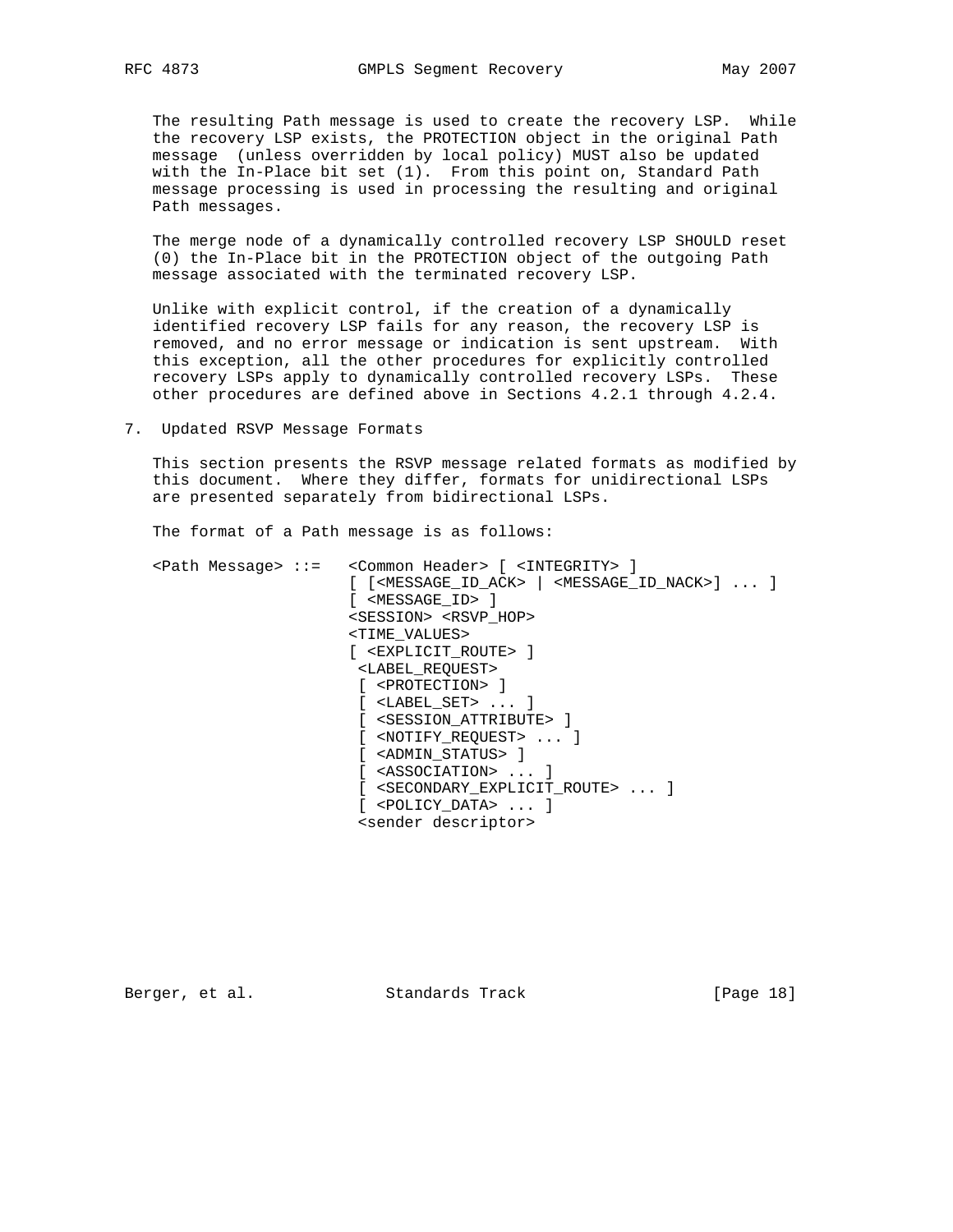The format of the sender description for unidirectional LSPs is: <sender descriptor> ::= <SENDER\_TEMPLATE> <SENDER\_TSPEC> [ <ADSPEC> ] [ <RECORD\_ROUTE> ] [ <SUGGESTED\_LABEL> ] [ <RECOVERY\_LABEL> ] [ <SECONDARY\_RECORD\_ROUTE> ... ] The format of the sender description for bidirectional LSPs is: <sender descriptor> ::= <SENDER\_TEMPLATE> <SENDER\_TSPEC> [ <ADSPEC> ] [ <RECORD\_ROUTE> ] [ <SUGGESTED\_LABEL> ] [ <RECOVERY\_LABEL> ] <UPSTREAM\_LABEL> [ <SECONDARY\_RECORD\_ROUTE> ... ] The format of a PathErr message is as follows: <PathErr Message> ::= <Common Header> [ <INTEGRITY> ] [ [<MESSAGE\_ID\_ACK> | <MESSAGE\_ID\_NACK>] ... ] [ <MESSAGE\_ID> ] <SESSION> <ERROR\_SPEC> [ <ACCEPTABLE\_LABEL\_SET> ... ] [ <SECONDARY\_EXPLICIT\_ROUTE> ... ] [ <POLICY\_DATA> ... ] <sender descriptor> The format of a Resv message is as follows: <Resv Message> ::= <Common Header> [ <INTEGRITY> ] [ [<MESSAGE\_ID\_ACK> | <MESSAGE\_ID\_NACK>] ... ] [ <MESSAGE\_ID> ] <SESSION> <RSVP\_HOP> <TIME\_VALUES> [ <RESV\_CONFIRM> ] [ <SCOPE> ] [ <NOTIFY\_REQUEST> ... ] [ <ADMIN\_STATUS> ] [ <POLICY\_DATA> ... ] <STYLE> <flow descriptor list> <flow descriptor list> ::= <FF flow descriptor list> | <SE flow descriptor>

Berger, et al. Standards Track [Page 19]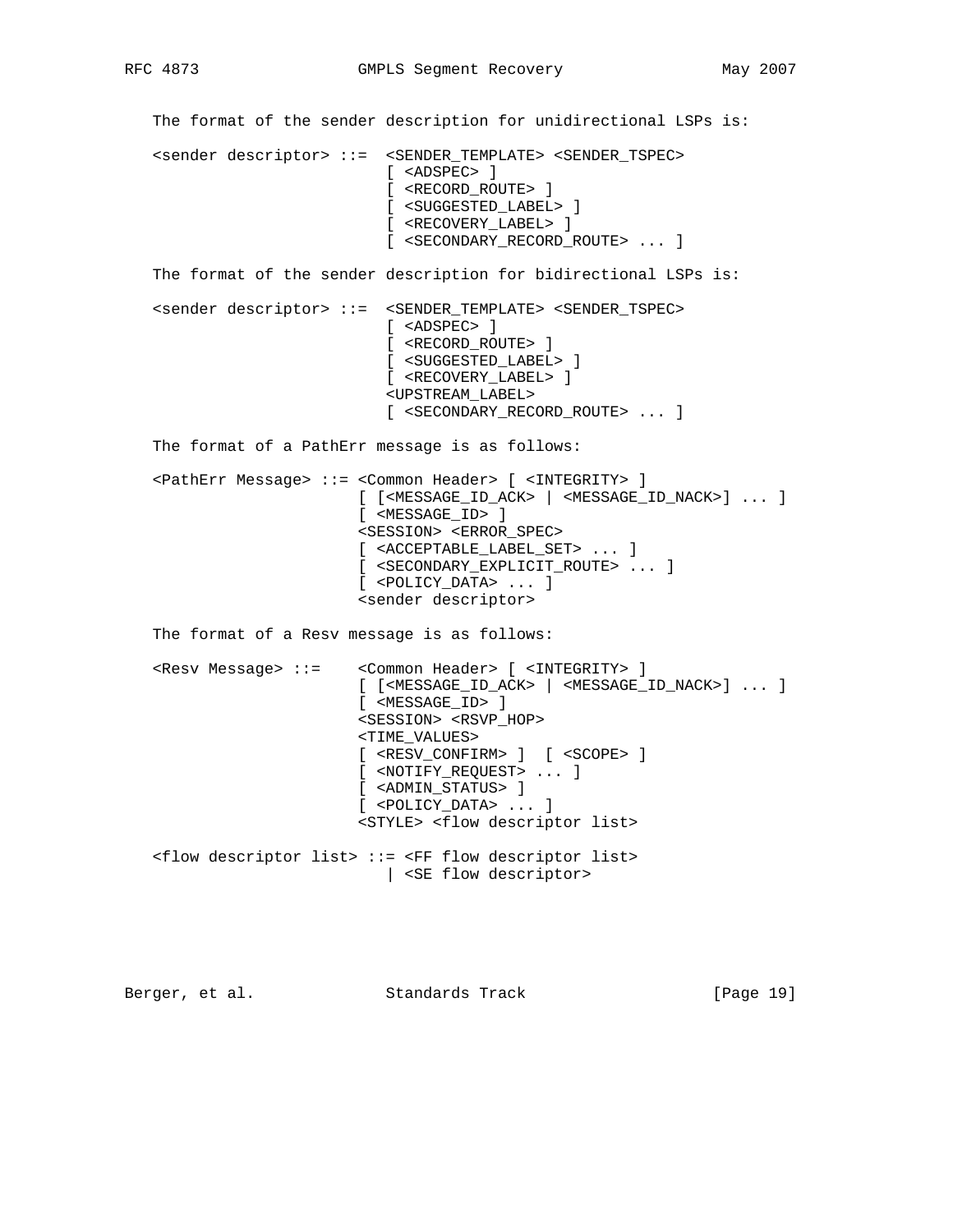<FF flow descriptor list> ::= <FLOWSPEC> <FILTER\_SPEC> <LABEL> [ <RECORD\_ROUTE> ] [ <SECONDARY\_RECORD\_ROUTE> ... ] | <FF flow descriptor list> <FF flow descriptor> <FF flow descriptor> ::= [ <FLOWSPEC> ] <FILTER\_SPEC> <LABEL> [ <RECORD\_ROUTE> ] [ <SECONDARY\_RECORD\_ROUTE> ... ] <SE flow descriptor> ::= <FLOWSPEC> <SE filter spec list> <SE filter spec list> ::= <SE filter spec> | <SE filter spec list> <SE filter spec> <SE filter spec> ::= <FILTER\_SPEC> <LABEL> [ <RECORD\_ROUTE> ] [ <SECONDARY\_RECORD\_ROUTE> ... ]

# 8. Security Considerations

 This document introduces new message objects for use in GMPLS signaling [RFC3473]. It does not introduce any new signaling messages, nor change the relationship between LSRs that are adjacent in the control plane.

 The procedures defined in this document result in an increase in the amount of topology information carried in signaling messages since the presence of SEROs and SRROs necessarily means that there is more information about LSP paths carried than in simple EROs and RROs. Thus, in the event of the interception of a signaling message, slightly more could be deduced about the state of the network than was previously the case, but this is judged to be a very minor security risk as this information is already available via routing.

 Otherwise, this document introduces no additional security considerations. See [RFC3473] for relevant security considerations.

Berger, et al. Standards Track [Page 20]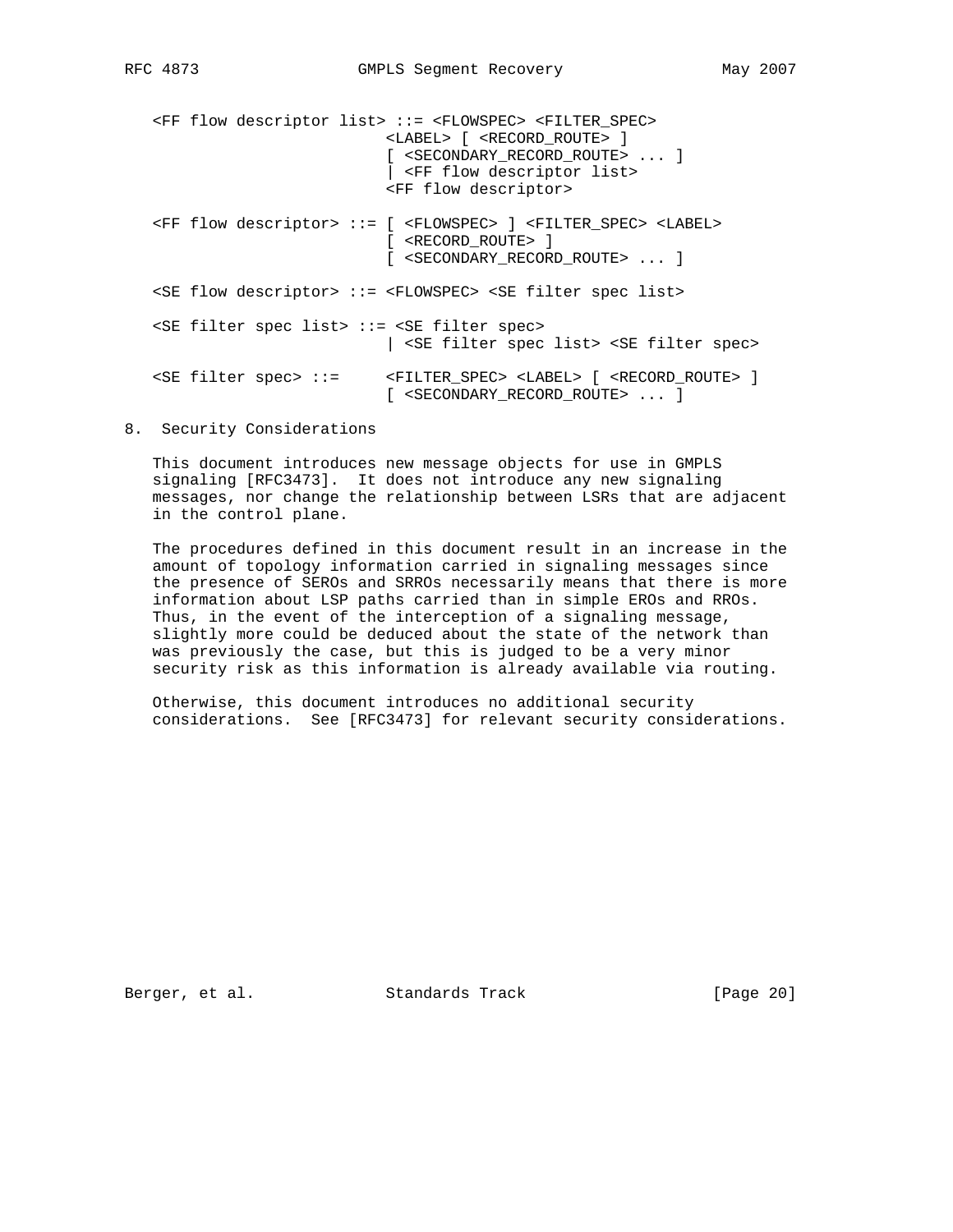## 9. IANA Considerations

 IANA has assigned the following values for the namespaces defined in this document and reviewed in this section.

9.1. New Association Type Assignment

 IANA has made the following assignment to the "GMPLS Signaling Parameters" Registry (see [RFC4872]) located at http://www.iana.org/assignments/gmpls-sig-parameters.

| Value | Type                           |  |
|-------|--------------------------------|--|
|       |                                |  |
|       | Resource Sharing (R) [RFC4873] |  |

#### 9.2. Definition of PROTECTION Object Reserved Bits

 This document defines bits carried in the Reserved field of the PROTECTION object defined in [RFC4872]. As no IANA registry for these bits is requested in [RFC4872], no IANA action is required related to this definition.

9.3. Secondary Explicit Route Object

 IANA has made the following assignments in the "Class Names, Class Numbers, and Class Types" section of the "RSVP PARAMETERS" registry located at http://www.iana.org/assignments/rsvp-parameters.

 A new class named SECONDARY\_EXPLICIT\_ROUTE has been created in the 11bbbbbb range (200) with the following definition: Class Types or C-types:

Same values as EXPLICIT\_ROUTE object (C-Num 20)

 For Class 1, C-Type 1, the following additional Subobject type is defined:

37 PROTECTION [RFC4873]

## 9.4. Secondary Record Route Object

 IANA has made the following assignments in the "Class Names, Class Numbers, and Class Types" section of the "RSVP PARAMETERS" registry located at http://www.iana.org/assignments/rsvp-parameters.

Berger, et al. Standards Track [Page 21]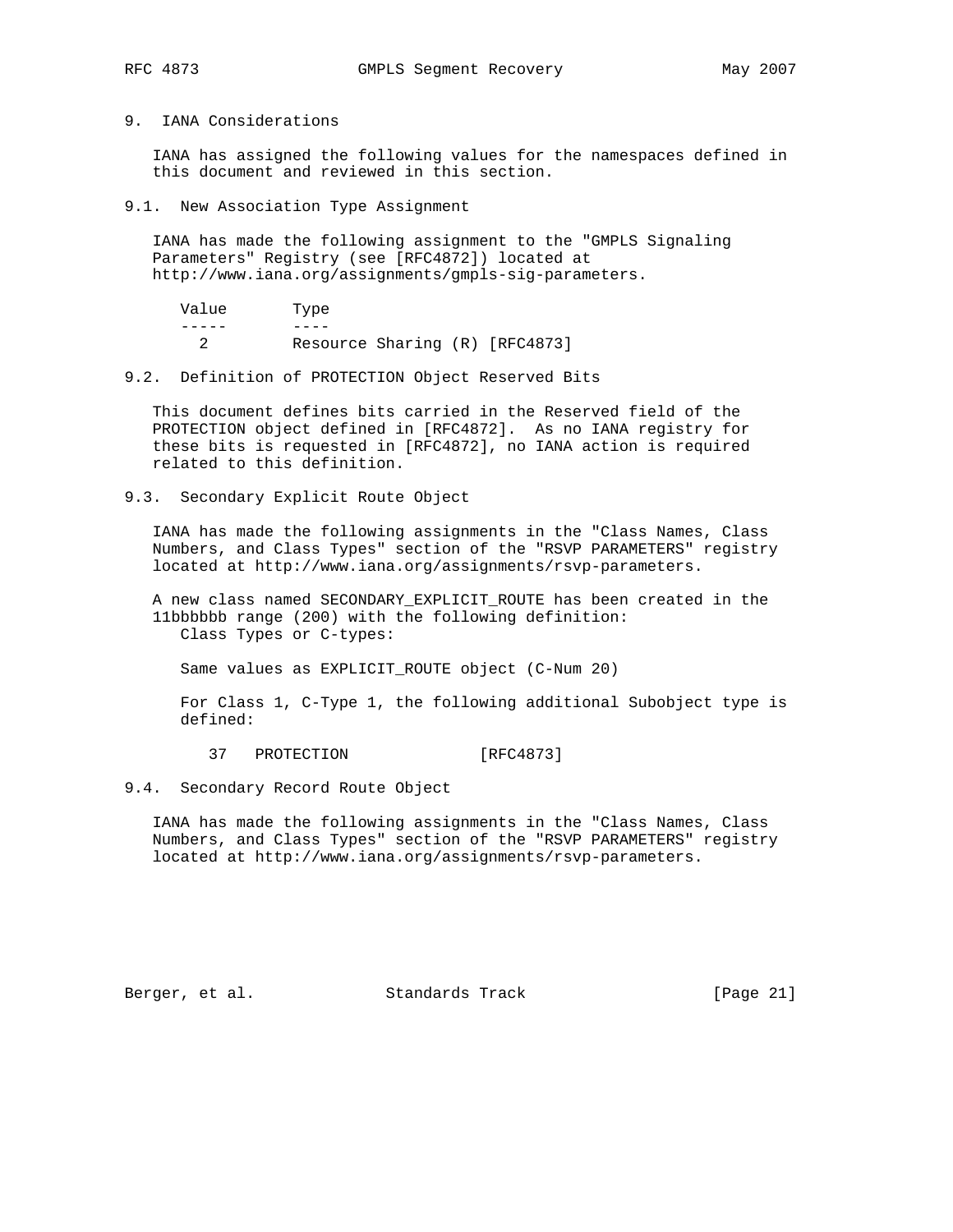A new class named SECONDARY\_RECORD\_ROUTE has been created in the 11bbbbbb range (201) with the following definition:

Class Types or C-types:

Same values as RECORD\_ROUTE object (C-Num 21)

 For Class 1, C-Type 1, the following additional Subobject type is defined:

37 PROTECTION [RFC4873]

9.5. New Error Code

 IANA has made the following assignments in the "Routing Problem" subsection of "Error Codes and Values" section of the "RSVP PARAMETERS" registry located at http://www.iana.org/assignments/rsvp-parameters.

21 = LSP Segment Protection Failed [RFC4873]

9.6. Use of PROTECTION Object C-type

 This document modifies the PROTECTION object, class number 37, C-Type 2 (defined in Section 14.1. of [RFC4872]).

Berger, et al. Standards Track [Page 22]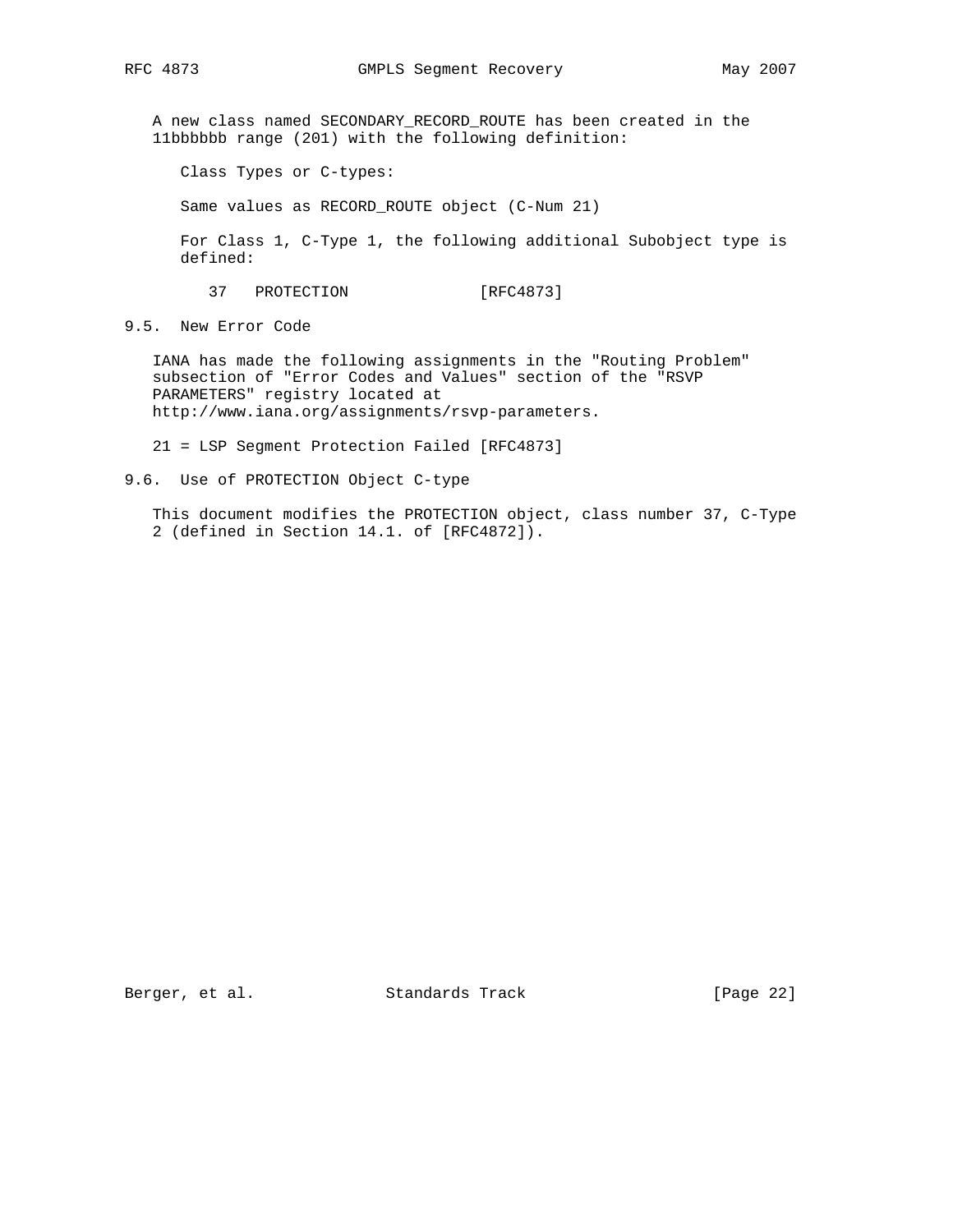# 10. References

- 10.1. Normative References
	- [RFC2119] Bradner, S., "Key words for use in RFCs to Indicate Requirement Levels", BCP 14, RFC 2119, March 1997.
	- [RFC2205] Braden, R., Zhang, L., Berson, S., Herzog, S., and S. Jamin, "Resource ReSerVation Protocol (RSVP) -- Version 1 Functional Specification", RFC 2205, September 1997.
	- [RFC3209] Awduche, D., Berger, L., Gan, D., Li, T., Srinivasan, V., and G. Swallow, "RSVP-TE: Extensions to RSVP for LSP Tunnels", RFC 3209, December 2001.
	- [RFC3471] Berger, L., Ed., "Generalized Multi-Protocol Label Switching (GMPLS) Signaling Functional Description", RFC 3471, January 2003.
	- [RFC3473] Berger, L., Ed., "Generalized Multi-Protocol Label Switching (GMPLS) Signaling - Resource ReserVation Protocol-Traffic Engineering (RSVP-TE) Extensions", RFC 3473, January 2003.
	- [RFC4872] Lang, J.P., Ed., Rekhter, Y., Ed., and D. Papadimitriou, Ed., "RSVP-TE Extensions in support of End-to-End Generalized Multi-Protocol Label Switching (GMPLS) Recovery", RFC 4872, May 2007.
- 10.2. Informative References
	- [RFC4090] Pan, P., Swallow, G., and A. Atlas, "Fast Reroute Extensions to RSVP-TE for LSP Tunnels", RFC 4090, May 2005.
	- [RFC4426] Lang, J., Ed., Rajagopalan, B., Ed., and D. Papadimitriou, Ed., "Generalized Multi-Protocol Label Switching (GMPLS) Recovery Functional Specification," RFC 4426, March 2006.
	- [RFC4427] Mannie, E., Ed., and D. Papadimitriou, Ed., "Recovery (Protection and Restoration) Terminology for Generalized Multi-Protocol Label Switching (GMPLS)", RFC 4427, March 2006.

Berger, et al. Standards Track [Page 23]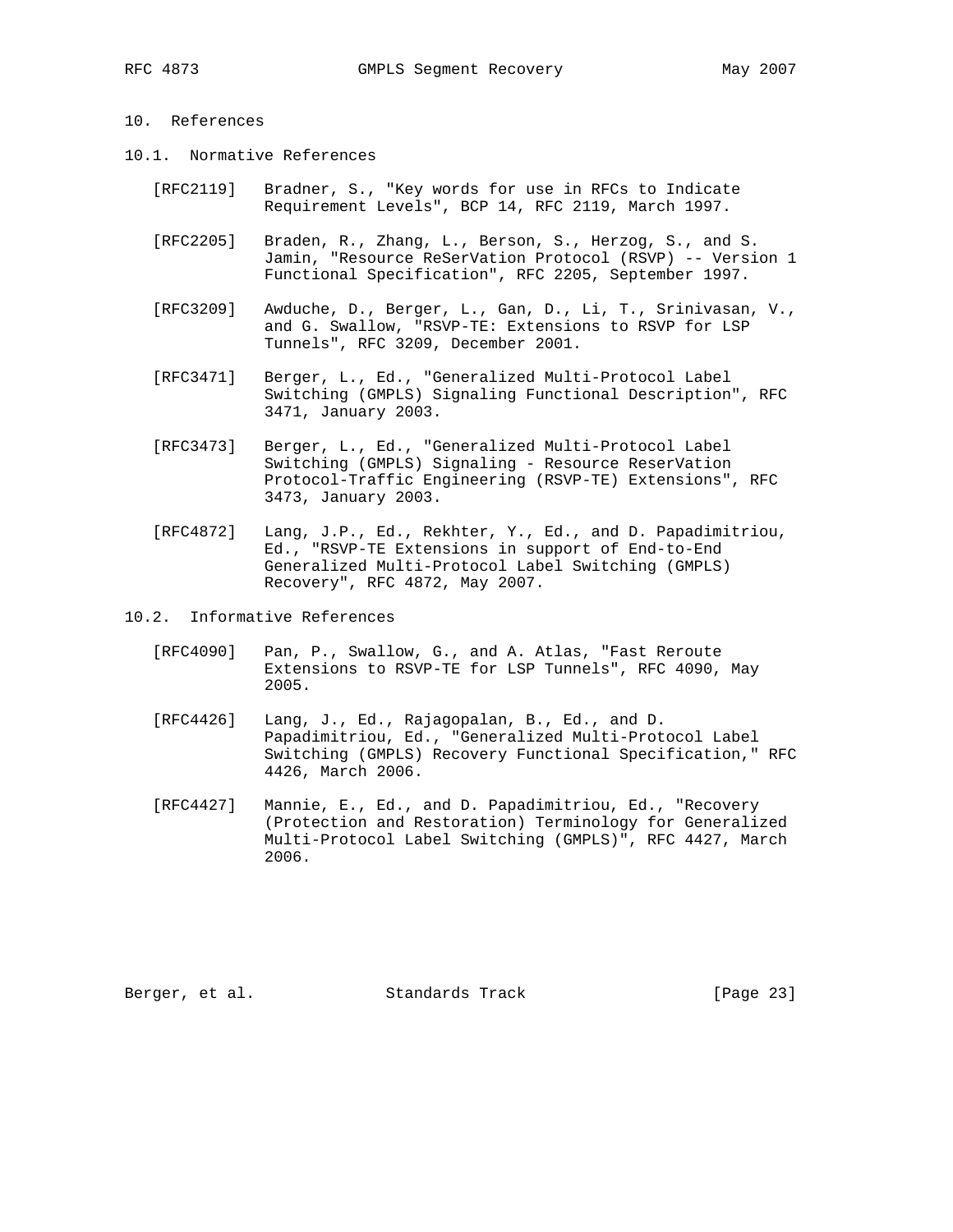Authors' Addresses Lou Berger LabN Consulting, L.L.C. Phone: +1 301-468-9228 EMail: lberger@labn.net Igor Bryskin ADVA Optical 7926 Jones Branch Drive Suite 615 McLean VA, 22102 EMail: IBryskin@advaoptical.com Dimitri Papadimitriou Alcatel Francis Wellesplein 1 B-2018 Antwerpen, Belgium Phone: +32 3 240-8491 EMail: dimitri.papadimitriou@alcatel-lucent.be Adrian Farrel Old Dog Consulting Phone: +44 (0) 1978 860944 EMail: adrian@olddog.co.uk

Berger, et al. Standards Track [Page 24]